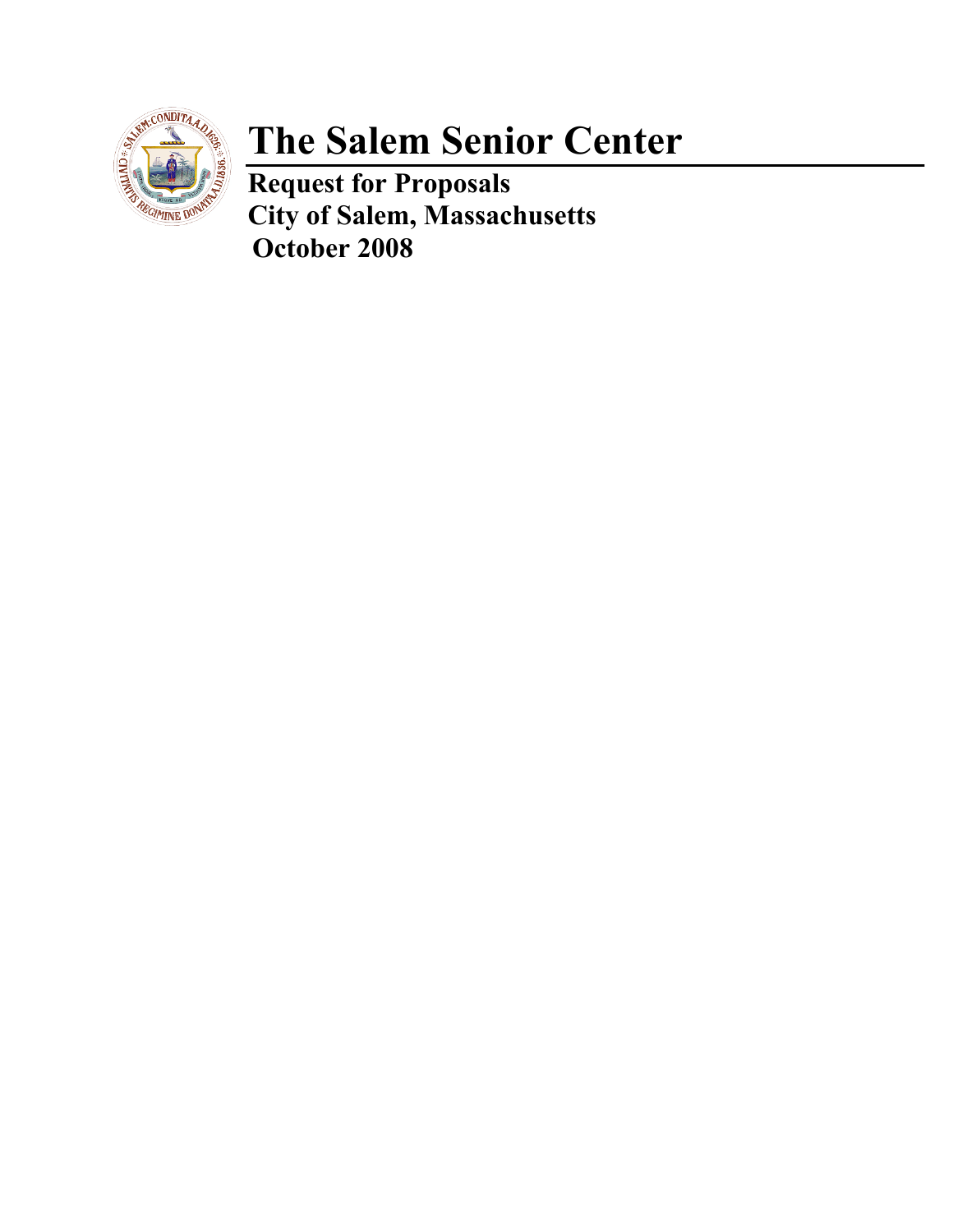#### RFP #K-17 Purchasing Department City of Salem, Massachusetts October 14, 2008

The City of Salem reserves the right to reject any or all Proposals, to omit any item or items called for, or to accept the Proposal deemed in the best interest of the City. This Proposal request is to be returned to the Purchasing Department, Salem City Hall Annex, 120 Washington Street, Salem, Massachusetts 01970 on or before 10:00 AM, November 5, 2008 signed and sealed by the party making the offer. Send all communications to:

Albert C. Hill, Jr., Purchasing Agent Purchasing Department Salem City Hall Annex 120 Washington Street Salem, Massachusetts 01970

#### **Development of a Senior Center**

The Proposer acknowledges receipt of the following **ADDENDA #**

| <b>BUSINESS NAME</b>                                                    |
|-------------------------------------------------------------------------|
|                                                                         |
|                                                                         |
| TELEPHONE & FAX NUMBER <b>And Account the CONSTRAINING CONSTRAINING</b> |
| AUTHORIZED OFFICER SIGNATURE                                            |
| AUTHORIZED OFFICER NAME (print)<br><u> </u>                             |
|                                                                         |

**The envelope containing the Proposal and required information must be sealed and marked with Proposer's name, title of proposal, RFP number, and date of opening. The Proposer must sign all required signature pages in order for the proposal to be considered. The City of Salem reserves the right to reject any and all proposals, or to waive any informalities in the proposal process, if deemed in the City's best interest.**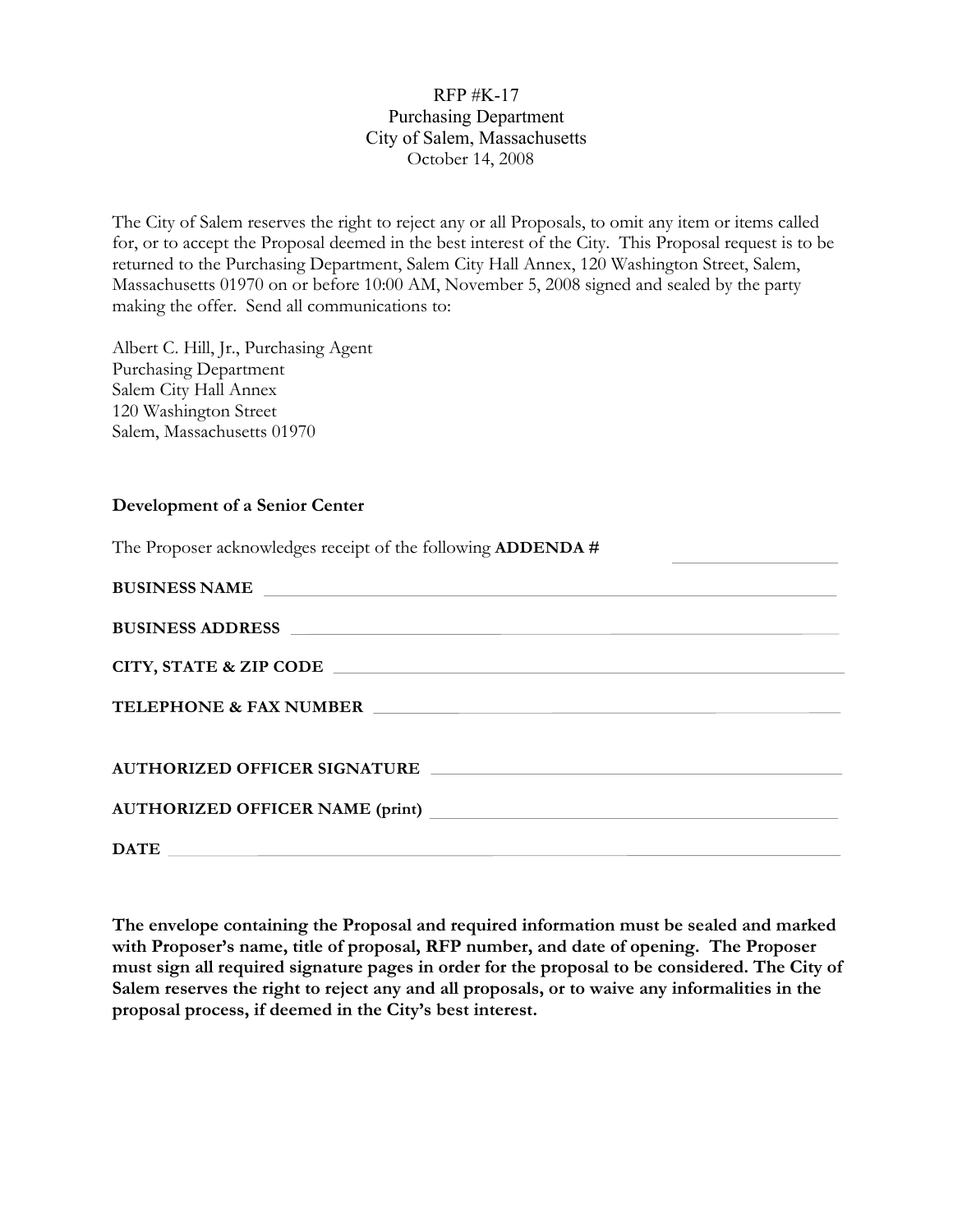#### LEGAL NOTICE CITY OF SALEM  $RFP \# K-17$

Sealed Proposals must be received at the Purchasing Department, Salem City Hall Annex, 120 Washington Street, Salem, Massachusetts 01970, **on or before 10:00 AM, November 5, 2008** at which time and place they will be opened:

#### **Development of a Senior Center**

The RFP award is made by the Purchasing Agent and is subject to Mayoral and City Council approval. The city of Salem reserves the right to reject any and all proposals or to waive any informalities in the Proposal process, if deemed in the City's best interest.

The RFP Documents containing scope of services, requirements, and conditions will be/are available upon request after 10:00 AM, October 21, 2008 at the Purchasing Department, Salem City Hall Annex, 120 Washington Street, Salem, Massachusetts 01970.

Office hours**:** Monday - Wednesday (8:00am - 4:00pm) Thursday (8:00am - 7:00pm) Friday (8:00am - 12:00pm noon)

> Albert C. Hill, Jr., Purchasing Agent

Friday, October 17, 2008 Monday, October 20, 2008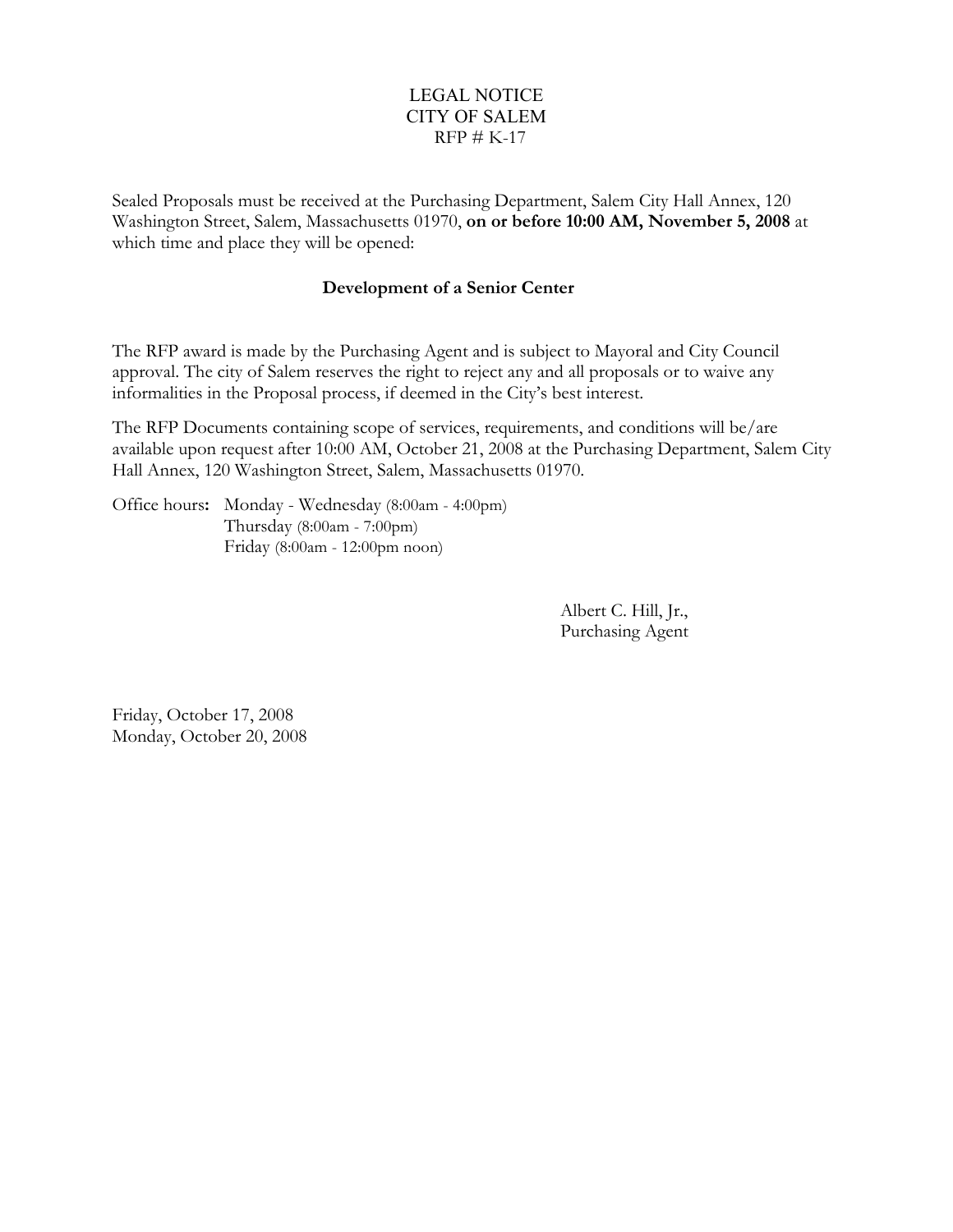#### **REQUEST FOR PROPOSALS THE SALEM SENIOR CENTER**

#### **CONTENTS**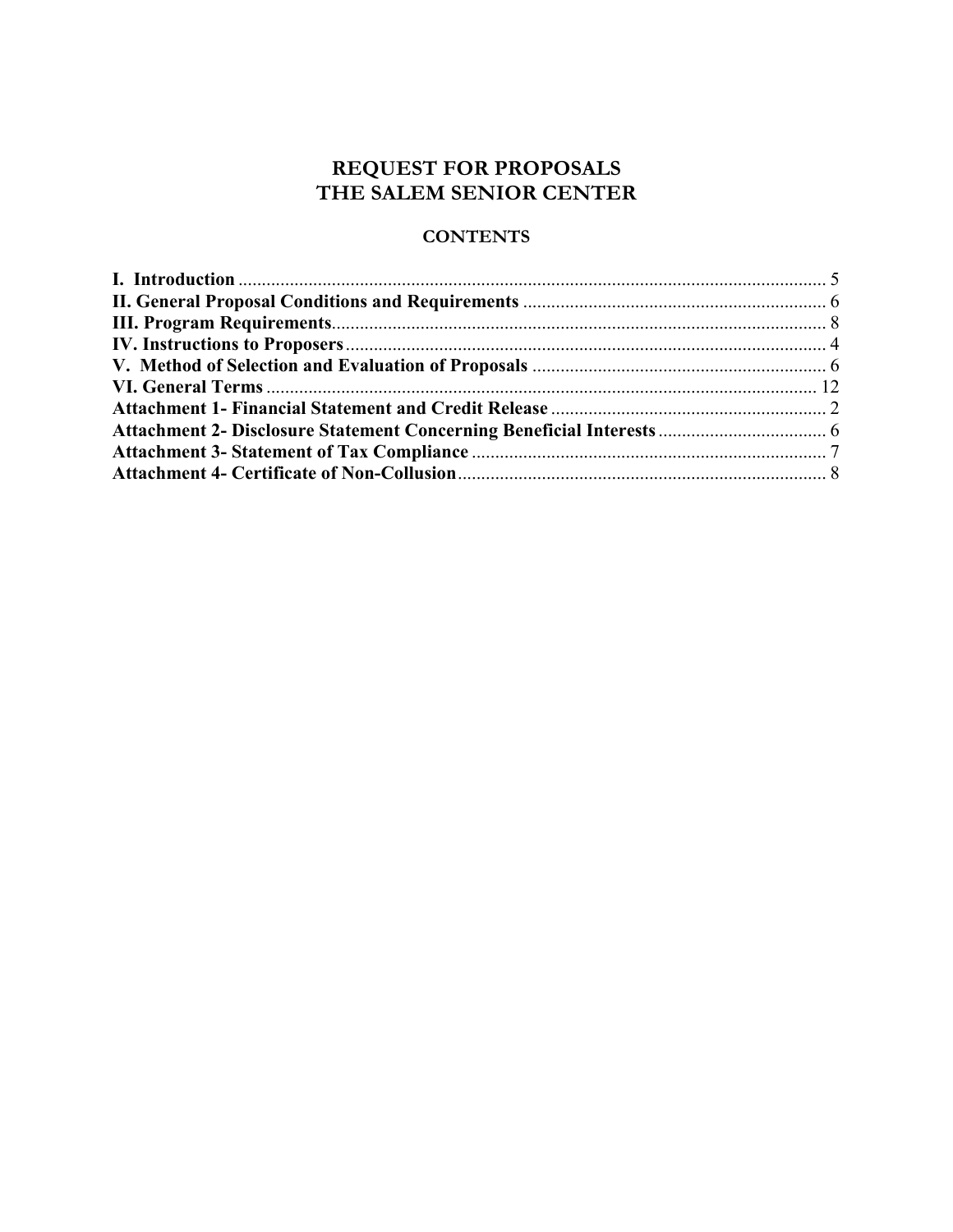# **I. Introduction**

The City of Salem, Massachusetts is pleased to present this Request for Proposals ("RFP") for the development of the Salem Senior Center. The City is seeking a private partner for this unique development opportunity. The City envisions the Senior Center to be one component of larger a mixed-use development; the City's intention is to purchase the space as a condominium upon the project's completion.

The Salem Senior Center Committee has been working to locate a suitable site on which to build a Senior Center. The Committee has included the community in this process by holding public meetings. Suggestions solicited during these meetings have been used in the Development Criteria outlined in this RFP. The City is interested in receiving proposals that satisfy the Development Criteria and other requirements set forth in this RFP, from any capable individual, group or organization.

Proposals submitted pursuant to this RFP must be in compliance with the provisions of this RFP and subject to any addenda issued by The City of Salem. A proposal conforming to this RFP and meeting the minimum proposal requirements is an acceptable proposal. It is the intention of the City, to accept the proposal that is most advantageous, taking into consideration the relative merits and relative prices of each proposal.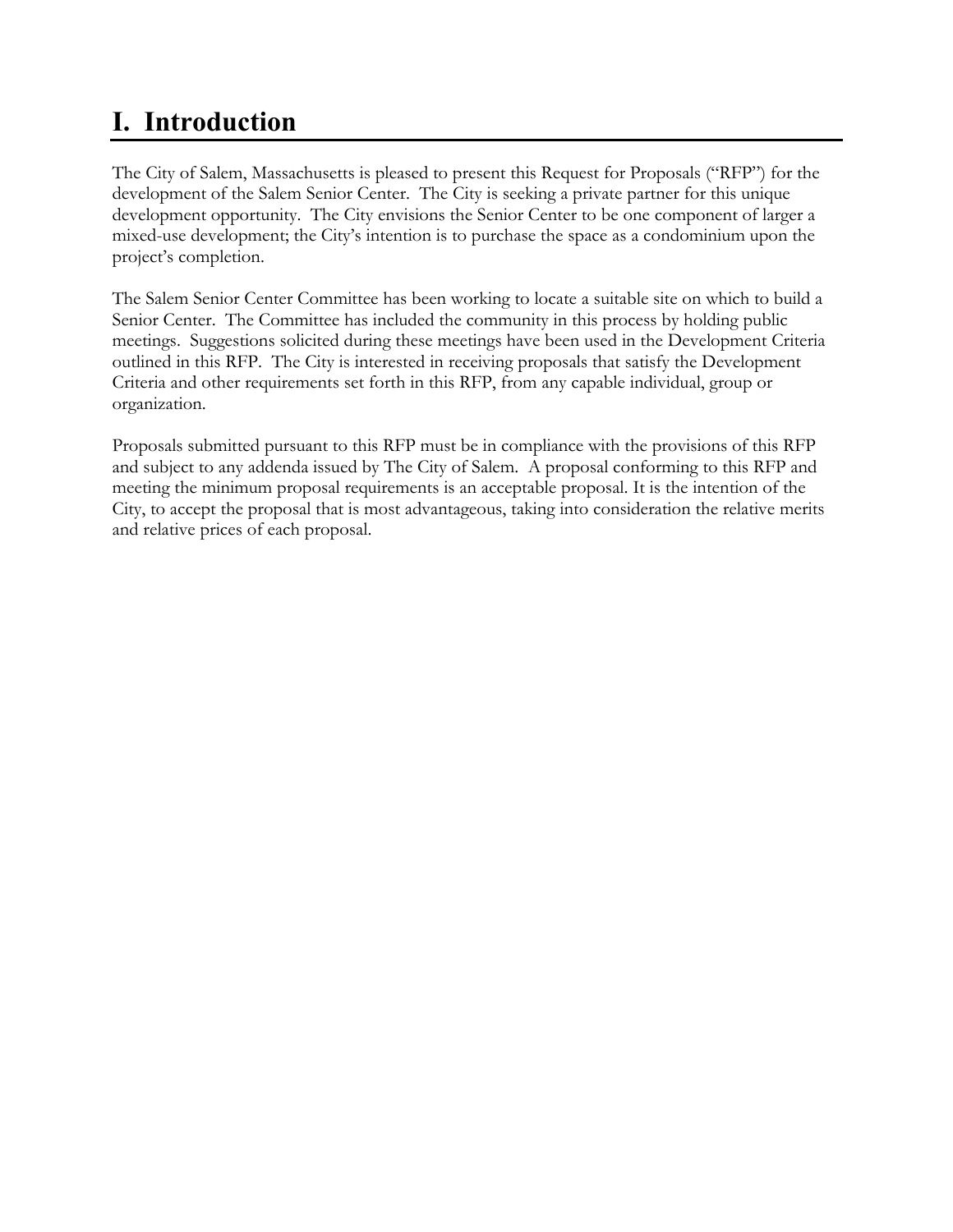# **II. General Proposal Conditions and Requirements**

#### **Proposal Rules**

This proposal is solicited to the general public and contract(s) will be awarded to selected proposers pursuant to the rules set forth in Chapter 30B of the Massachusetts General Laws, if applicable, and subject to Mayoral approval.

#### **Reviewing Period**

All proposals meeting proposal requirements and conditions may be held by the City of Salem for a period not to exceed ninety (90) days from the date of the opening of proposals for the purpose of reviewing the proposals and investigating the qualifications of proposers, prior to the awarding of the contract.

#### **Compliance with Applicable Laws**

The contract(s) shall be governed by and construed in accordance with the laws of the Commonwealth of Massachusetts. The proposal must comply with all Federal, State, and municipal laws, ordinances, rules and/or regulations.

#### **Questions and Interpretations**

Any substantive questions regarding the proposal documents shall be referred to the City of Salem Purchasing Department in writing at least five working days prior to the date and time for opening of proposals. All answers and interpretations and any changes to the documents will be issued in the form of addenda to all Proposers of record.

#### **Ability and Experience**

The City of Salem may make such investigations as it deems necessary to determine the abilities and experience of any Proposers and such Proposers shall furnish information requested in this regard and shall furnish it under oath if required.

#### **Corrections**

Erasures or other changes in the proposal must be explained or noted over the signature of the consultant.

#### **Conflict of Interest**

The Proposer agrees that to the extent that such law is applicable to the duties it is to perform hereunder, it will comply with the provisions of Chapter 268A of the General Laws concerning conflict of interest. The proposer covenants that it presently has no interest and shall not require any interest, direct or indirect, which would conflict in any manner or degree with the performance under the agreement.

No employee of the City of Salem and no public official who exercises any function or responsibilities in the review or approval of the undertaking or carrying out of this agreement shall participate in any decision relating to this agreement which affects their personal interest or the interest of any corporation, partnership, or association in which they are directly or indirectly interested or have any financial interest, direct or indirect in this agreement or the proceeds thereof.

#### **Signature**

All proposals shall be complete, factual, and signed by an authorized individual of the Proposer's company, if applicable, on the appropriate page(s), and the Cover Sheet.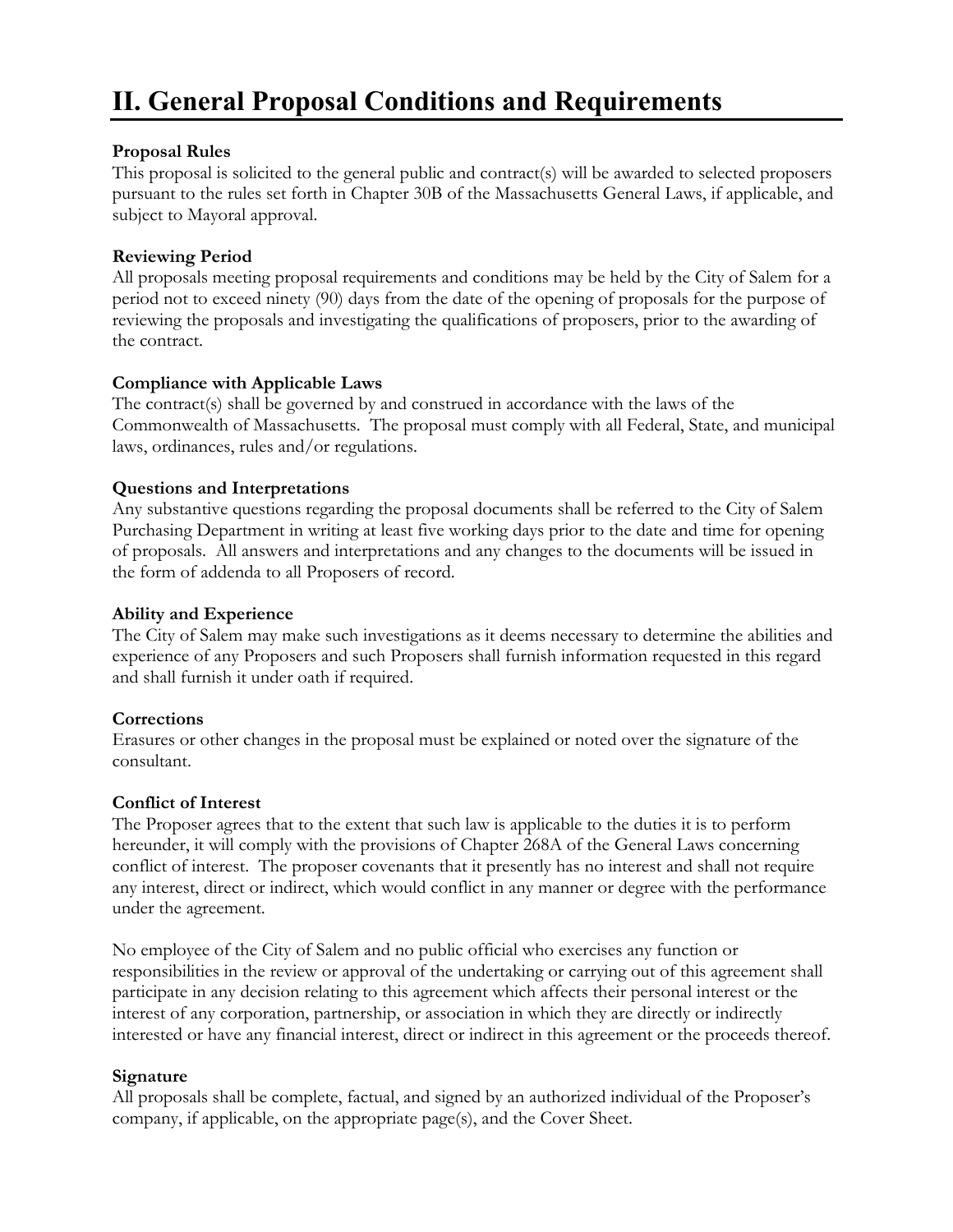#### **Ability and Experience**

The City of Salem will not award a contract to any Proposer who cannot furnish satisfactory evidence of their ability and experience.

The City of Salem may make such investigations as it deems necessary to determine the above and a Proposer shall furnish information requested in this regard and shall furnish it under oath if required.

#### **Attached Forms**

All Proposers must fill out and sign the attached forms and submit the attached forms with the proposal package. Attached forms include: a Financial Statement and Credit Release, a Disclosure Statement Concerning Beneficial Interests, a Statement of Tax Compliance, and a Certificate of Non-Collusion

#### **Waiver**

The City of Salem reserves the right to reject any and all proposals, or to waive any informalities in the proposal process, if deemed in the City's best interest.

#### **Number of Copies**

The Proposer shall provide one original and five (5) copies each of the proposal, as well as Confidential Financial Information, to the City of Salem Purchasing Department. The face of the envelope containing the Proposal must show, in the upper left corner, the name and address of the Proposer, and in the lower right corner, the following: "Proposal for Development of a Senior Center"

#### **Place and Time**

Sealed proposals will be received by Albert Hill, Chief Procurement Officer/Purchasing Agent, City of Salem Purchasing Department, 120 Washington Street, Salem, MA 01970 on or before ,10:00 AM, November 5, 2008, at which time they will be opened and registered.

Mailed proposals must actually be received on or before the time and date of the Proposal opening. Facsimile (fax) proposals will not be accepted.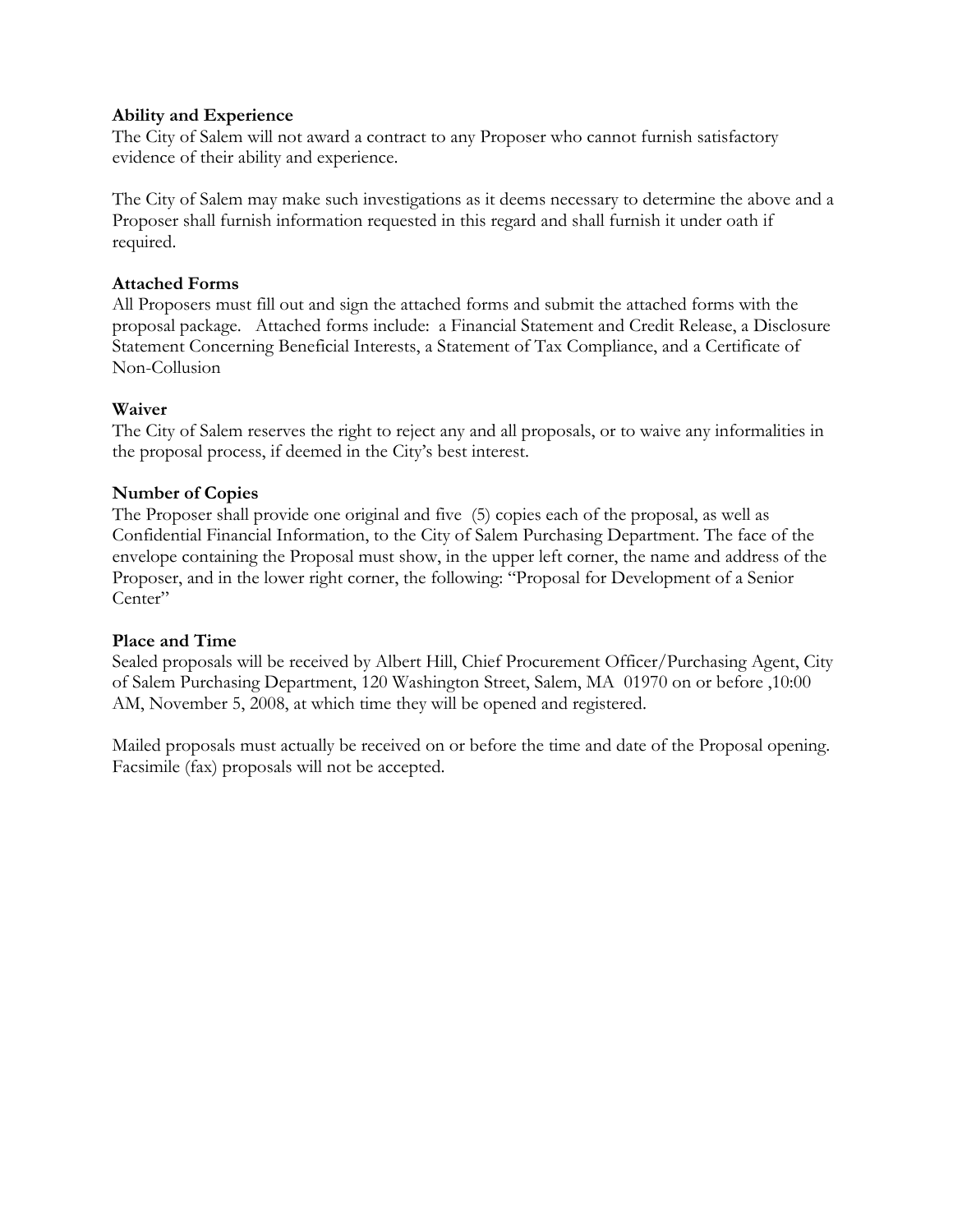### **III. Program Requirements**

The Program Requirements presented in this section reflect the City's objectives for the Senior Center as identified by the Senior Center Committee.

#### **Procurement**

The City is seeking "turn-key" delivery including architectural, engineering, and construction services. The selected developer will work with a committee designated by the City to finalize an acceptable design and specification package. The City of Salem will purchase the completed facility as a condominium for a fixed price.

#### **Site Characteristics**

The site must be located within the City of Salem. The site must be able to accommodate the minimum required facility and supporting parking as described in this section. The site plan shall be designed to allow for possible future expansion of the Senior Center space.

#### **Facility Description**

The City is seeking a space of approximately 20,000 square feet for Senior Center activities within a newly constructed or renovated building. The space may be one or two stories and may be stand alone or within a mixed-use building. Baseline uses which have been indentified by the Senior Center Committee for inclusion in the space are as follows:

| Use                      | Square Ft. | Use                                 | Square Ft. |
|--------------------------|------------|-------------------------------------|------------|
| Multi-purpose Space      |            | Dedicated Space                     |            |
| Reception/Lounge         | 2,060      | Entry/vestibule                     | 500        |
| <b>Big Function Room</b> | 5,030      | Waiting                             | 600        |
| Classrooms               |            | Conference/Meeting                  | 1,060      |
| Game Room                | 700        | Clinic-nurse, podiatrist            | 370        |
| Computer Room            | 720        | Commercial Kitchen                  | 970        |
| Card Room                | 160        | Restroom                            | 550        |
| Arts/Crafts              | 550        | (Staff/public for occupancy of 300) |            |
|                          |            | <b>Building Services</b>            | 150        |
|                          |            | Admin/Offices                       |            |
|                          |            | <b>COA</b>                          | 100        |
|                          |            | Veterans                            | 380        |
|                          |            | Transportation                      | 100        |
|                          |            | Other Admin                         | 2,150      |
|                          |            | Circulation/Mechanical              | 2,880      |
|                          |            |                                     |            |

#### **TOTAL SQ. FT. 19,090**

#### **Building Construction**

The "turn key" delivery shall include:

- A fully completed interior with operating MEP and Fire Protection Systems
- Standard Finishes
	- o Gypsum wall board
	- o Ceramic tile or hardwood floors for public areas, carpeted floors for offices
	- o Solid core wood veneer doors in metal frame
	- o Acoustical tile ceilings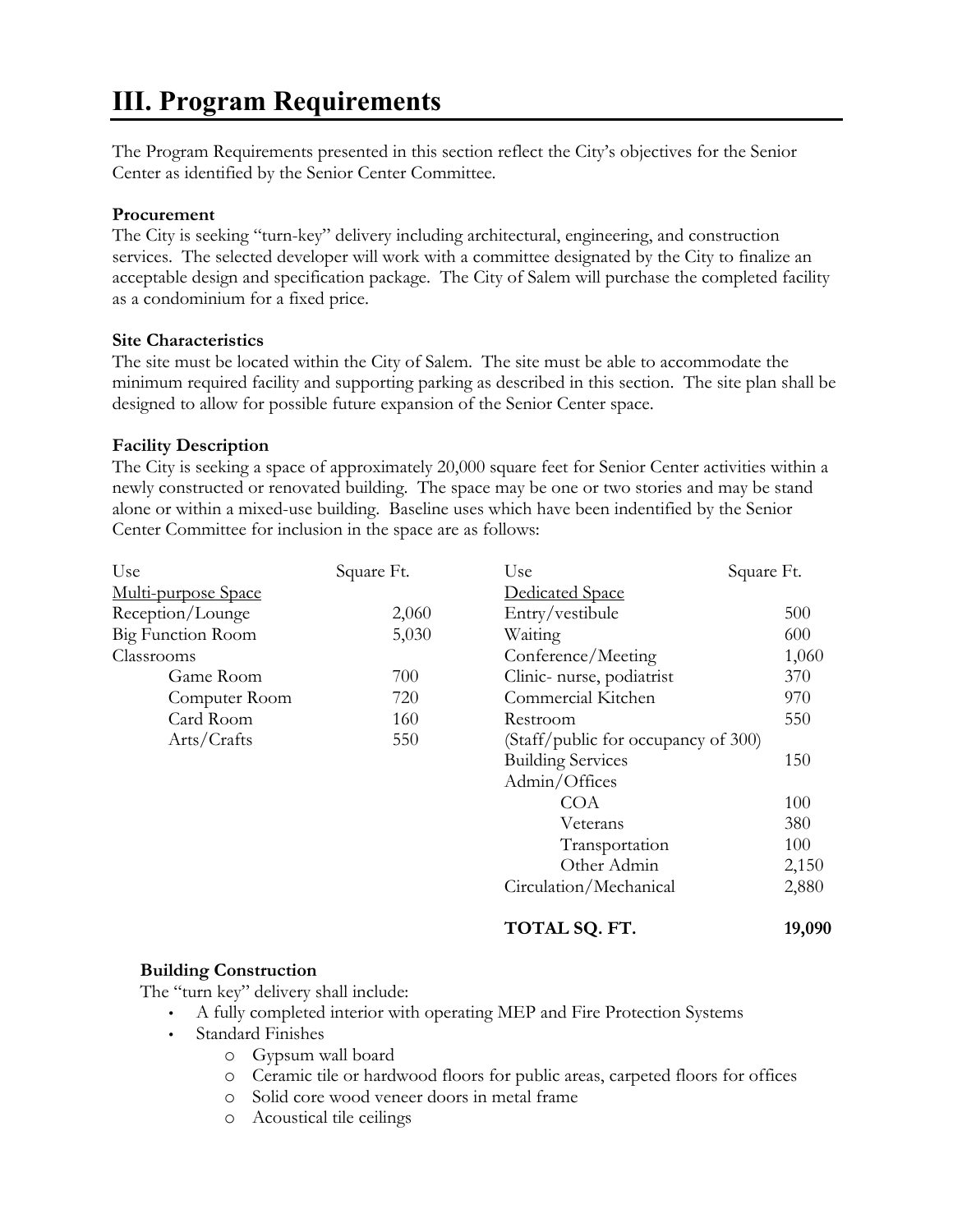- First Floor- slab-on-grade, Second Floor- composite deck
- Veneer Masonry Exterior
- Construction Type 2A
- A grease trap and provision for kitchen exhaust
- The building shall be designed to accommodate future expansion.
- Installation of furniture, fixtures and equipment to be provided by the City of Salem.

#### **Parking & Loading**

A minimum of eighty (80) parking spaces located on site and in close proximity to building entrance is preferred. There shall also be a loading/drop-off area for passengers and/or deliveries.

#### **Green Building and Low Impact Development**

The building must be designed to reduce its impact on the environment and human health by: efficiently using energy, water, and other resources; protecting occupant health; and reducing water, pollution and environmental degradation. Where possible, the project is to include innovative stormwater management techniques, which mimic predevelopment hydrology by using design techniques that infiltrate, filter, store, evaporate, and detain runoff close to its source.

The City's preference is for the project to be pursued as a LEED (Leadership in Energy and Environmental Design) project through the United States Green Building Council (USGBC) and every attempt should be made to have the building meet minimum standards for LEED Certification.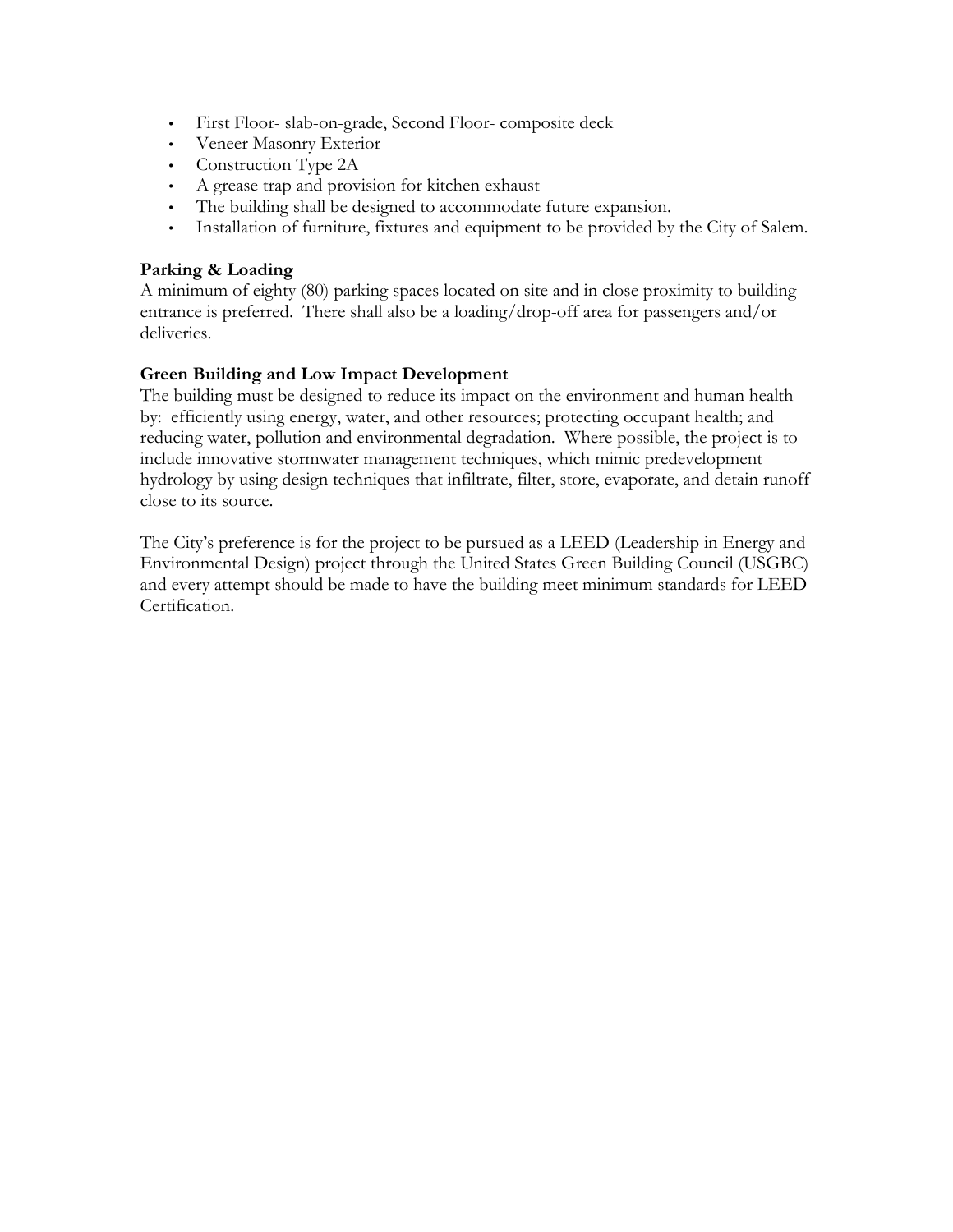### **IV. Instructions to Proposers**

#### **1. Content of Proposals**

Proposals should follow the outline and supply all of the information described below:

#### **a. Narrative Description**

- i. Describe the proposed development concept including all uses proposed for the site, and projected total square footage by use.
- ii. Describe how the proposal meets the Program Requirements.
- iii. Describe how the proposal complies with the City's plans for the area in which the site is located.
- iv. Outline any other potential benefits of selection of the proposed site not addressed in the Program Requirements.
- v. Describe impacts anticipated for the development as a whole, including but not limited to noise and traffic, during the construction and operating phases of the project. Mitigation should be proposed as necessary.

#### **b. Plans**

- i. Provide conceptual elevations
- ii. Provide a preliminary site plan at a scale of  $1' = 20$ " showing building locations, circulation, parking, and conceptual landscaping.
- iii. Provide a preliminary floor plan for the Senior Center space which includes dedicated spaces for the baseline uses described in this RFP.

#### **c. Costs**

- i. Provide an estimate of construction costs
- ii. Provide an estimate of extraordinary site costs
- iii. Provide a total acquisition price
- iv. Provide an estimate of annual condominium fees.
- v. Provide an estimate of annual building operating costs which would not be included in the condominium fees.

#### **d. Time Frame**

Proposers should indicate a timeframe for the development process through construction completion as part of their submittal (as reference in the Instructions to Proposers). The City expects that after execution of a development agreement, the selected developer will move quickly to undertake and complete predevelopment activities and start construction at the earliest feasible date. The proposed development should occur within a reasonable timeframe. The City encourages concurrent development of all elements within the entire development.

#### **List of Possible Permitting Requirements**

• Site Plan Review – Planning Board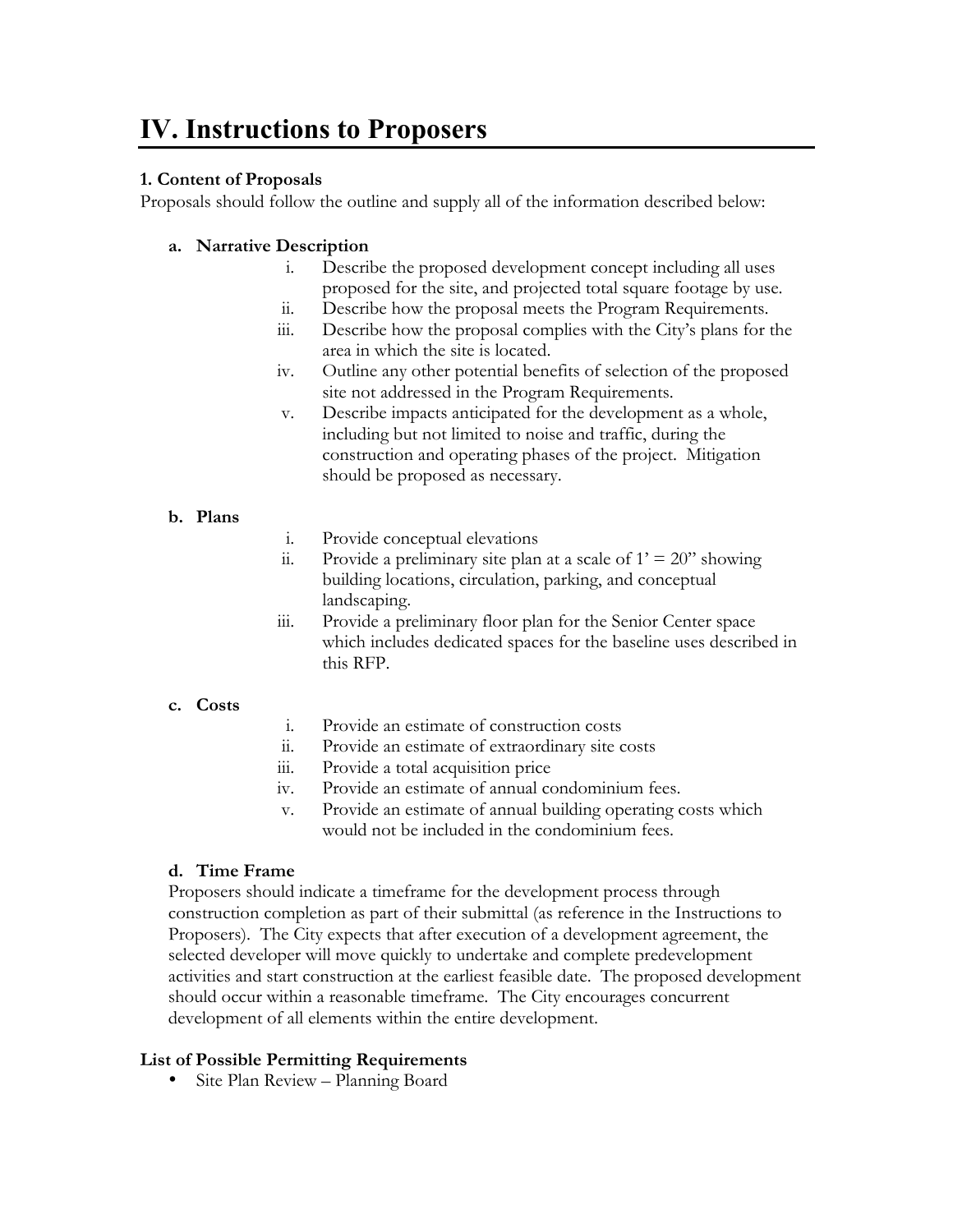- Various required Building Permits, Electrical Permits, and Utility Connection Permits
- Other permits may be required depending on the site location (i.e. Urban Renewal Area, Local Historic District, near wetlands, etc.) and other uses proposed.
	- i. Outline required land use, environmental, operational and other governmental or regulatory approvals, including land use, zoning, development an environmental permits.
	- ii. Provide a schedule for securing approvals, construction, acquisition, and occupancy.
	- iii. Provide a schedule for securing commitment from other tenants, as well as financial approvals.

#### **e. Experience**

- i. Describe the development team, the individuals and organizations to be involved in the development, their role, and their experience. The development team may include, without limitation, a development manager, operator, architect, engineer, contract, consultants, lenders and investors.
- ii. Describe past experiences with similar proposed uses and provide references if applicable.

#### **2. Additional Information**

Each proposal submitted shall be deemed to have been made with full knowledge of all the terms, conditions, and requirements contained in this Request for Proposals. The failure of any Proposer to inspect, or to be fully informed as to the condition of all or any portion of the property, will not constitute grounds for any claim or demand for adjustment or withdrawal of a proposal after opening.

#### **3. Notice of Acceptance or Rejection**

Notice of acceptance or rejection of a proposal shall be deemed to have been sufficiently given when mailed to the Proposer, or their duly authorized representative at the address indicated in the proposal, or contacted by telephone or e-mail.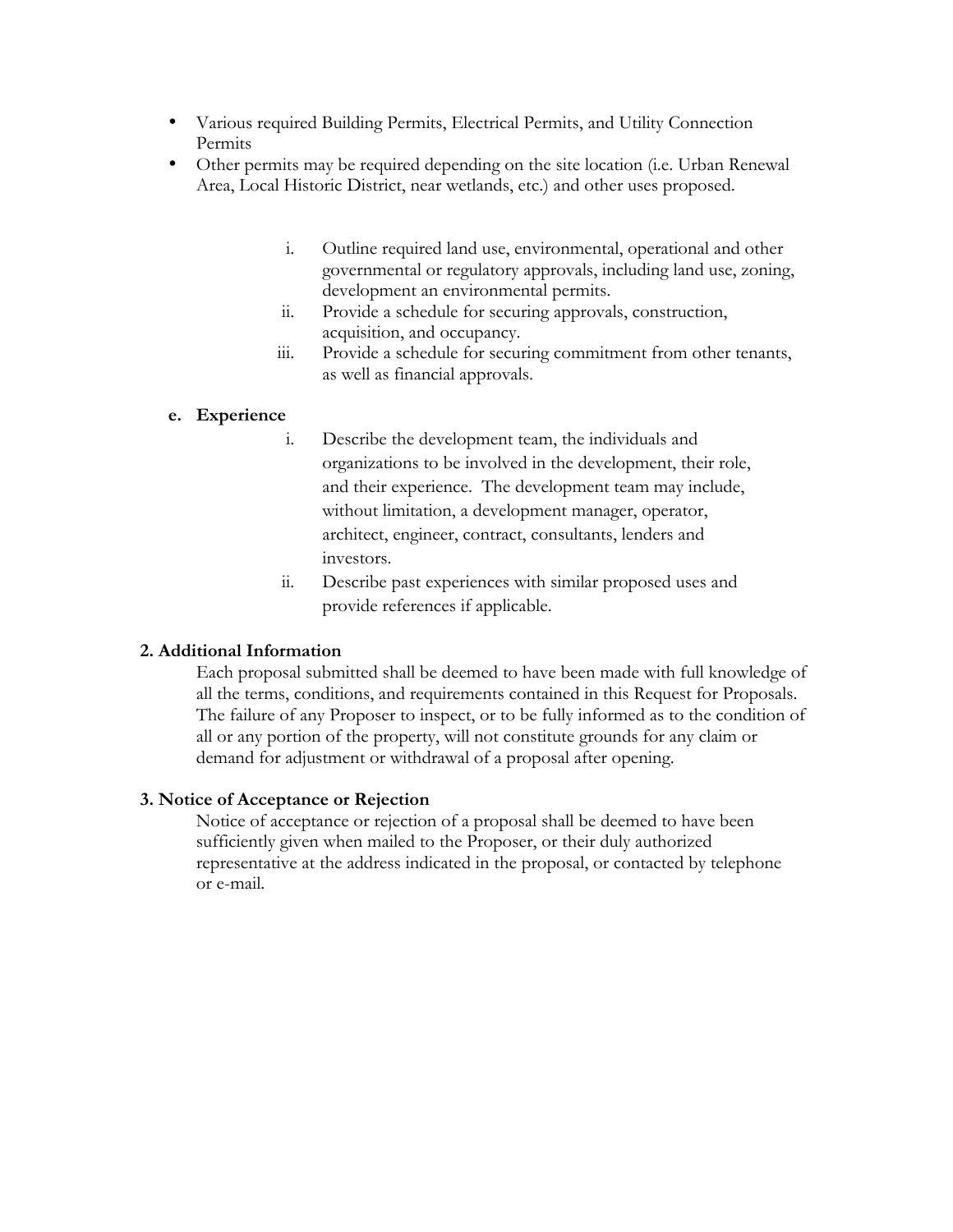# **V. Method of Selection and Evaluation of Proposals**

#### **Minimum Criteria**

a. The Proposer must demonstrate conformance with all submission requirements.

#### **Comparative Criteria**

| <b>CRITERIA</b>                                                                                                                                                                                                                                                                                                              | <b>BASIS OF MEASUREMENT</b>                                                                                                                                                                                                                                                                                                                                                                                                | RATING                                                                                                                                                                                                                                                                                                                                                                                                                                                                                                                                                                                                                                                                                                                                                                                                                                             |  |  |
|------------------------------------------------------------------------------------------------------------------------------------------------------------------------------------------------------------------------------------------------------------------------------------------------------------------------------|----------------------------------------------------------------------------------------------------------------------------------------------------------------------------------------------------------------------------------------------------------------------------------------------------------------------------------------------------------------------------------------------------------------------------|----------------------------------------------------------------------------------------------------------------------------------------------------------------------------------------------------------------------------------------------------------------------------------------------------------------------------------------------------------------------------------------------------------------------------------------------------------------------------------------------------------------------------------------------------------------------------------------------------------------------------------------------------------------------------------------------------------------------------------------------------------------------------------------------------------------------------------------------------|--|--|
| A. QUALIFICATIONS OF THE DEVELOPER AND DEVELOPMENT TEAM                                                                                                                                                                                                                                                                      |                                                                                                                                                                                                                                                                                                                                                                                                                            |                                                                                                                                                                                                                                                                                                                                                                                                                                                                                                                                                                                                                                                                                                                                                                                                                                                    |  |  |
| 1. Development Capabilities: The<br>developer and the development<br>team must demonstrate that they<br>are qualified and capable to fully<br>accomplish the project.<br>2. Timely Redevelopment: The<br>development team should<br>demonstrate that they are capable<br>to proceed with development as<br>soon as possible. | Financial application forms and<br>$\bullet$<br>project experience for<br>undertaking and completing the<br>entire project.<br>The quality of the development<br>$\bullet$<br>team's reputation and<br>references, particularly in terms<br>of its regulatory track record,<br>environmental compliance and<br>ability to complete projects as<br>proposed.<br>Project schedule and associated<br>$\bullet$<br>commitments | <b>HIGHLY ADVANTAGEOUS</b><br>All the development team members<br>are identified and fully qualified for<br>all aspects of the project, and the<br>developer has repeatedly<br>demonstrated superior financial and<br>technical capability to accomplish<br>developments similar to this within<br>budget and schedule.<br><b>ADVANTAGEOUS</b><br>The development team members are<br>identified and well qualified for key<br>aspects of the project, and the<br>developer has demonstrated good<br>financial and technical capability to<br>timely accomplish developments<br>similar to this.<br><b>NON-ADVANTAGEOUS</b><br>The development team members are<br>not identified or are not qualified for<br>key aspects of the project, or the<br>developer is unable to demonstrate<br>the capability to accomplish a<br>development like this, |  |  |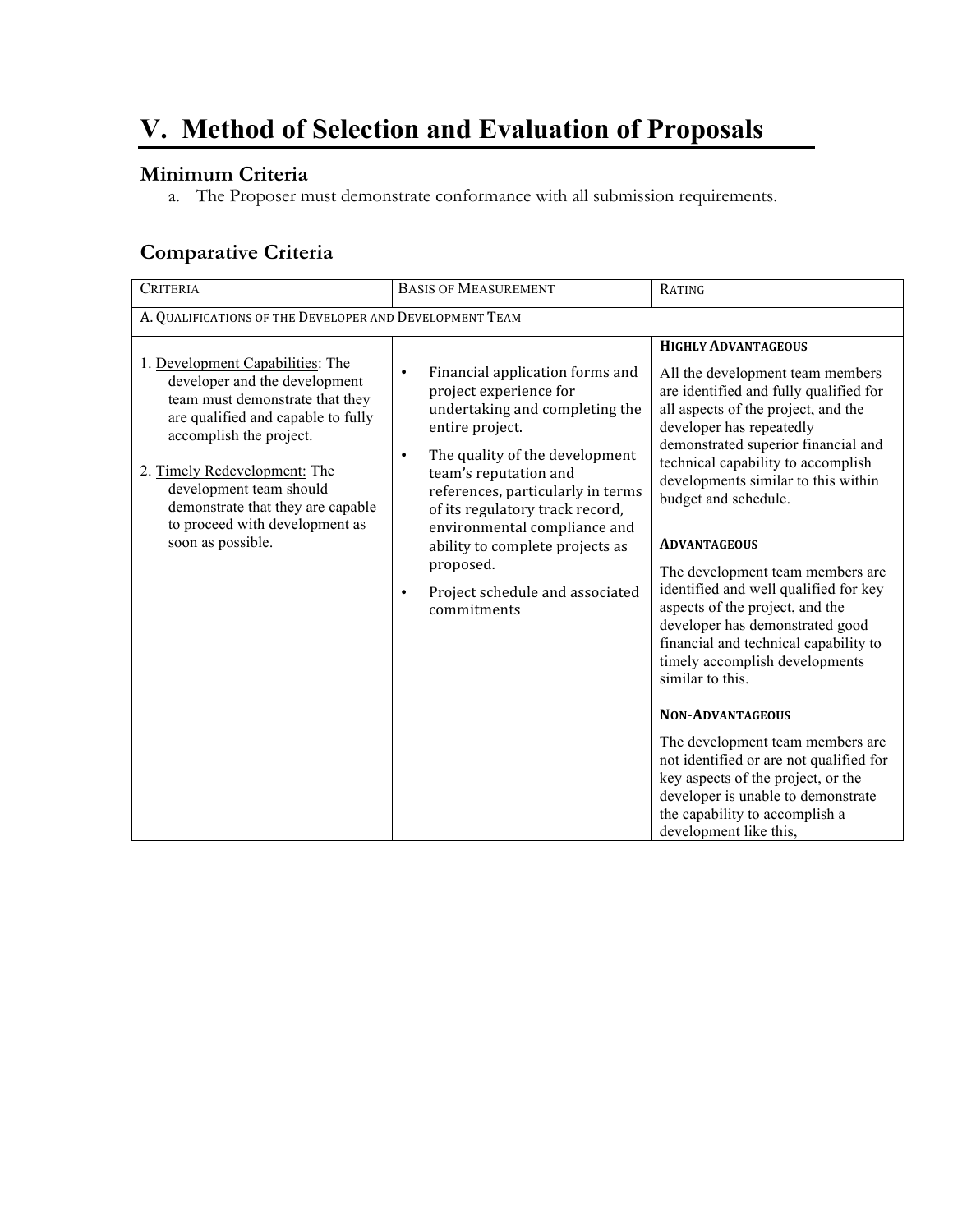| <b>CRITERIA</b>                                                                                                                                                                                                                                                             | <b>BASIS OF MEASUREMENT</b>                                                                                   | RATING                                                                                                                                                                                                                                                                |
|-----------------------------------------------------------------------------------------------------------------------------------------------------------------------------------------------------------------------------------------------------------------------------|---------------------------------------------------------------------------------------------------------------|-----------------------------------------------------------------------------------------------------------------------------------------------------------------------------------------------------------------------------------------------------------------------|
| B. ABILITY TO MEET PROGRAM REQUIREMENTS                                                                                                                                                                                                                                     |                                                                                                               |                                                                                                                                                                                                                                                                       |
| 1. Site:<br>The site plan and conceptual<br>elevations must demonstrate the<br>Program Requirements can be<br>met on the proposed site.<br>2. Proposal:<br>Elements described in the<br>proposal narrative must<br>demonstrate that the Program<br>Requirements can be met. | Conceptual elevations<br>Preliminary site plan<br>٠<br>Preliminary floor plan<br>٠<br>Proposal narrative<br>٠ | <b>HIGHLY ADVANTAGEOUS</b><br>The proposal strongly meets the<br>Program Requirements.<br><b>ADVANTAGEOUS</b><br>The proposal somewhat meets<br>the Program Requirements.<br><b>NON-ADVANTAGEOUS</b><br>The proposal does not meet the<br><b>Program Requirements</b> |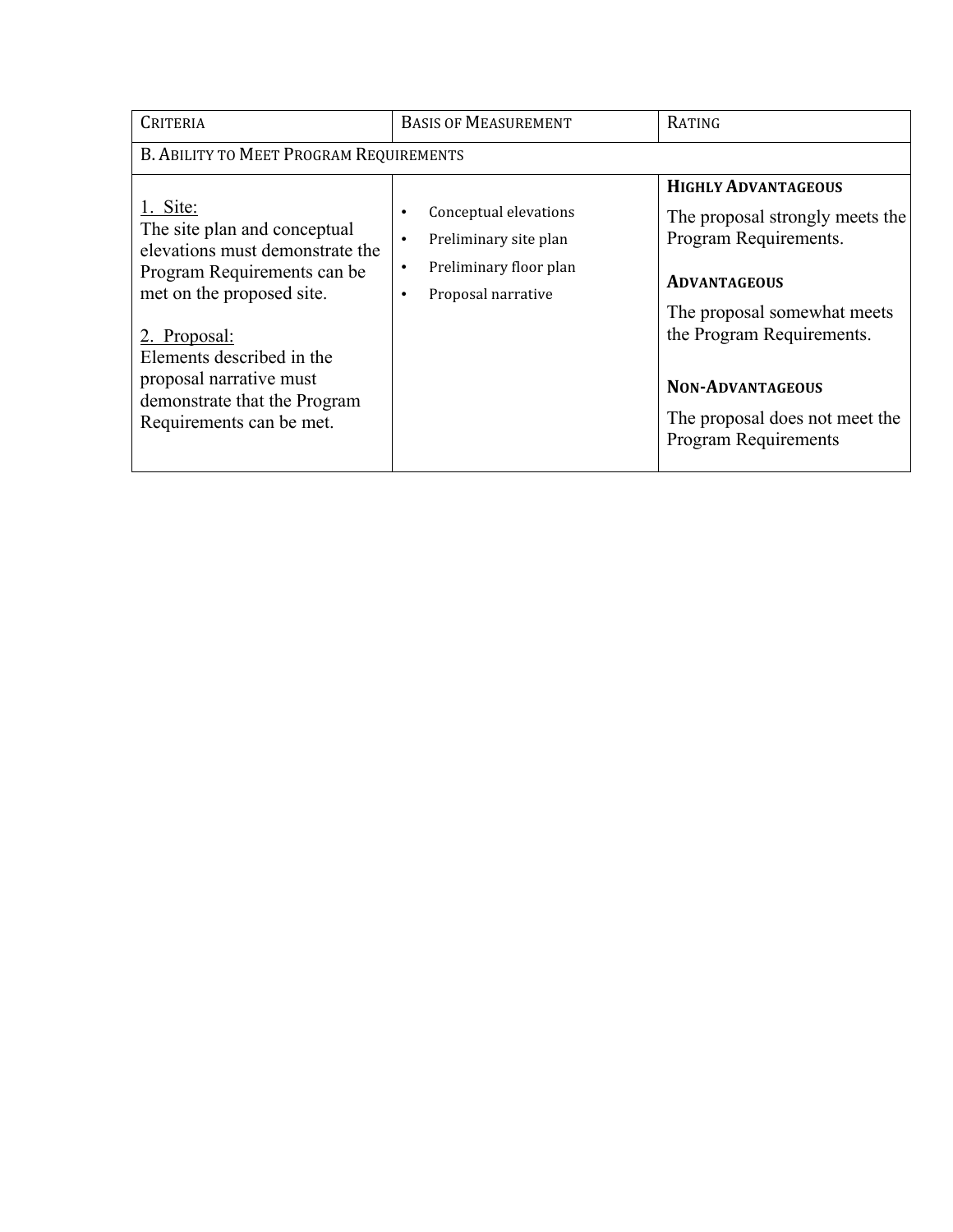| <b>CRITERIA</b>                                                                                                                                                                                                                  | <b>BASIS OF MEASUREMENT</b>                                           | RATING                                                                                                                                                                                                                                                                                                                                                                                                                                                                                                                                                                                                                                                                                                                                                                                                         |
|----------------------------------------------------------------------------------------------------------------------------------------------------------------------------------------------------------------------------------|-----------------------------------------------------------------------|----------------------------------------------------------------------------------------------------------------------------------------------------------------------------------------------------------------------------------------------------------------------------------------------------------------------------------------------------------------------------------------------------------------------------------------------------------------------------------------------------------------------------------------------------------------------------------------------------------------------------------------------------------------------------------------------------------------------------------------------------------------------------------------------------------------|
| C. SITE LOCATION/ACCESSIBILITY                                                                                                                                                                                                   |                                                                       |                                                                                                                                                                                                                                                                                                                                                                                                                                                                                                                                                                                                                                                                                                                                                                                                                |
| 1. Location. Proximity to<br>other amenities (pharmacy,<br>medical services, banking,<br>etc).<br>2. Accessibility. Alternate<br>means of transportation,<br>including public<br>transportation and pedestrian<br>accessibility. | Preliminary site plan<br>$\bullet$<br>Proposal narrative<br>$\bullet$ | <b>HIGHLY ADVANTAGEOUS</b><br>Site is located within $1/10^{th}$ of a<br>mile to other amenities<br>(pharmacy, medical services,<br>banking etc.); and to alternative<br>means of transportation<br>including public transportation<br>and pedestrian accessibility.<br><b>ADVANTAGEOUS</b><br>Site is located within $\frac{1}{4}$ of a<br>mile to other amenities<br>(pharmacy, medical services,<br>banking etc.) and to alternative<br>means of transportation<br>including public transportation<br>and pedestrian accessibility<br>Non-Advantageous<br>Site is located more than $\frac{1}{4}$ of a<br>mile from other amenities<br>(pharmacy, medical services,<br>banking etc.) and from<br>alternative means of<br>transportation including public<br>transportation and pedestrian<br>accessibility. |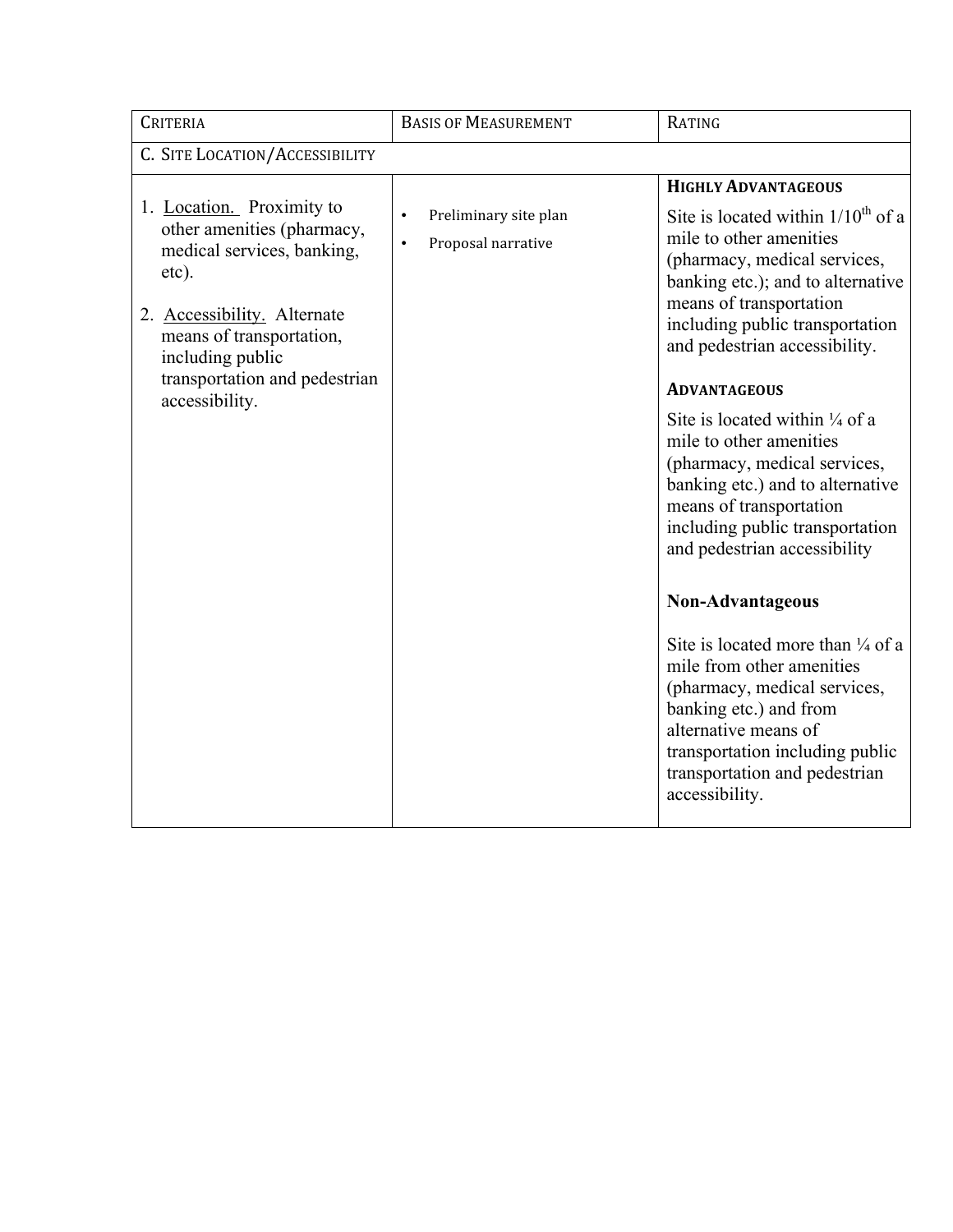| CRITERIA                                                                                                                                                                   | <b>BASIS OF MEASUREMENT</b>                                           | RATING                                                                                                                                                                                                                                                                                                               |
|----------------------------------------------------------------------------------------------------------------------------------------------------------------------------|-----------------------------------------------------------------------|----------------------------------------------------------------------------------------------------------------------------------------------------------------------------------------------------------------------------------------------------------------------------------------------------------------------|
| D. SITE CHARACTERISTICS                                                                                                                                                    |                                                                       |                                                                                                                                                                                                                                                                                                                      |
| 1. The Site must have<br>characteristics that help to make<br>the Center a destination for<br>seniors. Enhanced landscaped<br>areas with outdoor seating are<br>desirable. | Preliminary site plan<br>$\bullet$<br>Proposal narrative<br>$\bullet$ | <b>HIGHLY ADVANTAGEOUS</b><br>The site plan has substantial<br>landscaping and a number of<br>other characteristics that<br>establish it as a destination.<br><b>ADVANTAGEOUS</b><br>The site plan has a moderate<br>amount of landscaping and a<br>few other characteristics that<br>establish it as a destination. |
|                                                                                                                                                                            |                                                                       | <b>NON-ADVANTAGEOUS</b><br>The site plan has no<br>landscaping or other<br>characteristics that establish it<br>as a destination.                                                                                                                                                                                    |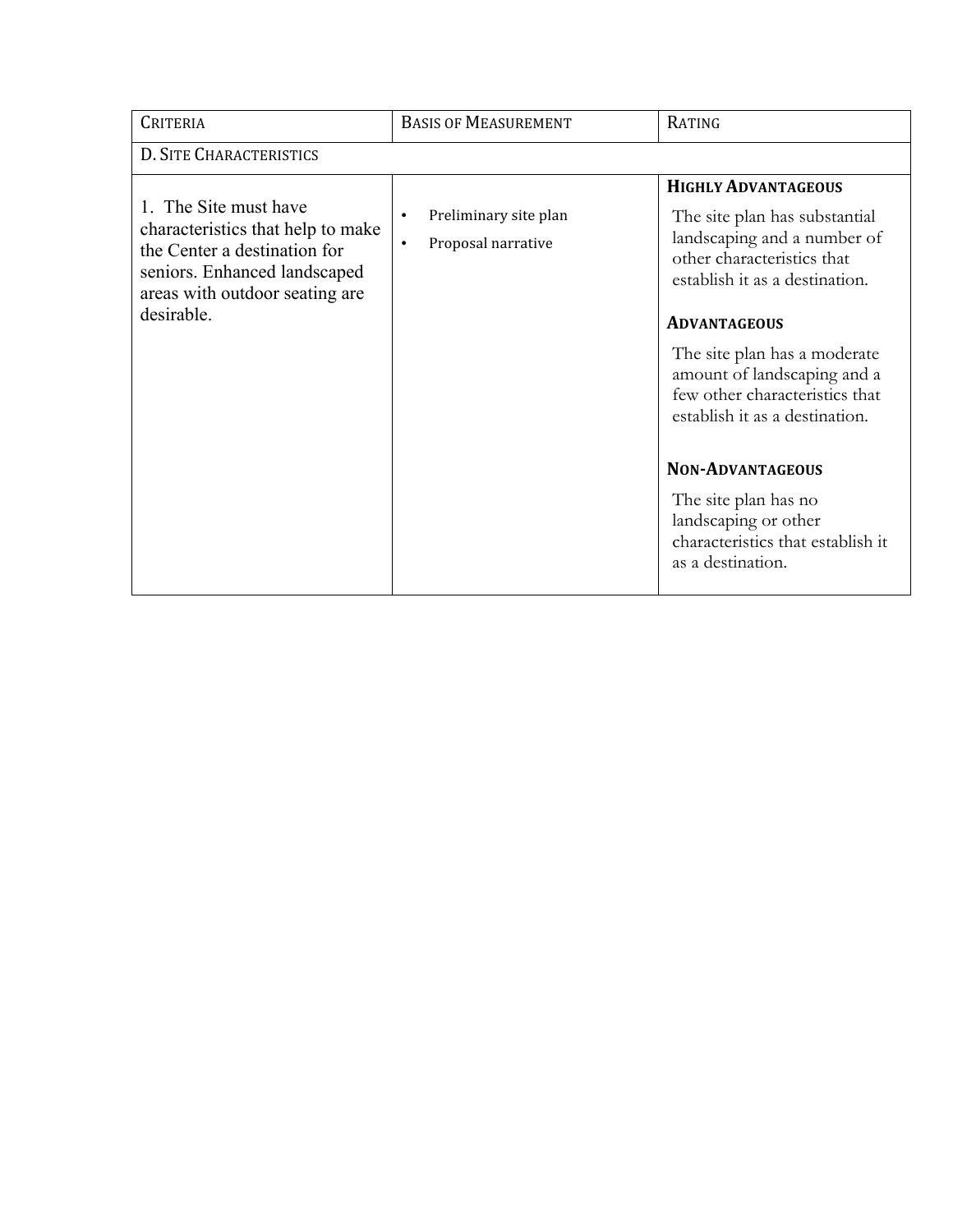| <b>CRITERIA</b>                                                                                                                    | <b>BASIS OF MEASUREMENT</b>                                   | <b>RATING</b>                                                                                                                                                                                                                                                                                                                                                                                                               |
|------------------------------------------------------------------------------------------------------------------------------------|---------------------------------------------------------------|-----------------------------------------------------------------------------------------------------------------------------------------------------------------------------------------------------------------------------------------------------------------------------------------------------------------------------------------------------------------------------------------------------------------------------|
| E. SITE COMPATIBILITY                                                                                                              |                                                               |                                                                                                                                                                                                                                                                                                                                                                                                                             |
| 1. Compatibility:<br>The other uses proposed for the<br>mixed-use development must be<br>compatible with the Senior<br>Center use. | Preliminary site plan<br>٠<br>Proposal narrative<br>$\bullet$ | <b>HIGHLY ADVANTAGEOUS</b><br>Other uses proposed for the<br>mixed-use development are<br>highly compatible with the<br>Senior Center use.<br><b>ADVANTAGEOUS</b><br>Other uses proposed for the<br>mixed-use development are<br>somewhat compatible with the<br>Senior Center use.<br><b>NON-ADVANTAGEOUS</b><br>Other uses proposed for the<br>mixed-use development are<br>not compatible with the Senior<br>Center use. |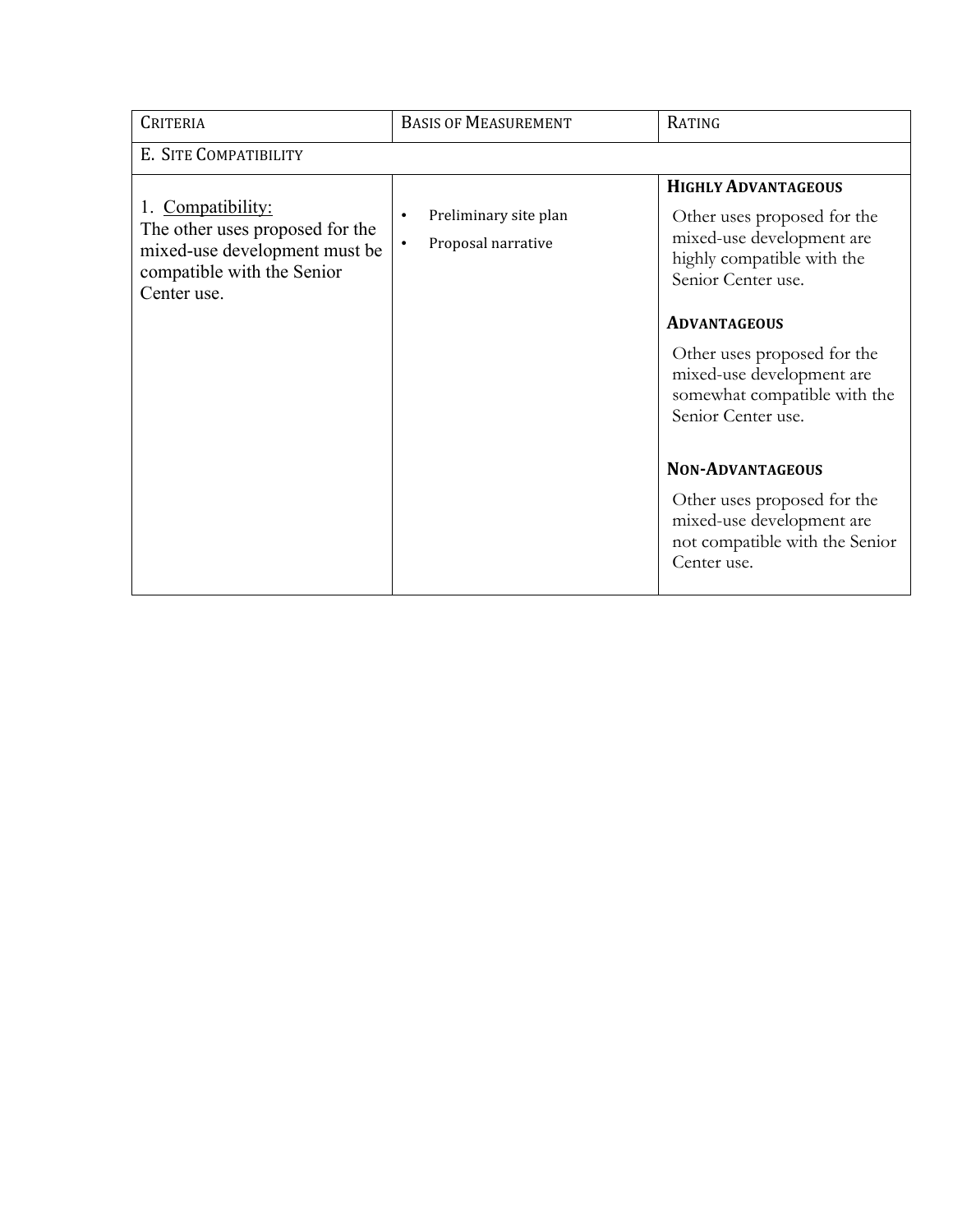| <b>CRITERIA</b>                                                                                                                                                                                                                                                            | <b>BASIS OF MEASUREMENT</b> | RATING                                                                                                                                                                                                                                                                                                                                                                                                                                                                                 |
|----------------------------------------------------------------------------------------------------------------------------------------------------------------------------------------------------------------------------------------------------------------------------|-----------------------------|----------------------------------------------------------------------------------------------------------------------------------------------------------------------------------------------------------------------------------------------------------------------------------------------------------------------------------------------------------------------------------------------------------------------------------------------------------------------------------------|
| E. COST AND FINANCIAL BENEFIT                                                                                                                                                                                                                                              |                             |                                                                                                                                                                                                                                                                                                                                                                                                                                                                                        |
| 1. Cost:<br>The acquisition price must meet<br>the City's budget for the Senior<br>Center project.<br>2. Financial Benefit<br>Mixed-uses proposed for the<br>development provide economic<br>benefits such as tax base<br>enhancements or other<br>economic contributions. | Cost estimates              | <b>HIGHLY ADVANTAGEOUS</b><br>The acquisition price matches<br>the City's budget for the Senior<br>Center; other uses proposed<br>for the development will<br>provide economic benefits for<br>the City.<br><b>ADVANTAGEOUS</b><br>The acquisition price closely<br>matches the City's budget for<br>the Senior Center; other uses<br>proposed for the development<br>will provide some economic<br>benefits for the City.<br><b>NON-ADVANTAGEOUS</b><br>The acquisition price exceeds |
|                                                                                                                                                                                                                                                                            |                             | the City's budget for the Senior<br>Center or other uses proposed<br>for the development will not<br>provide economic benefits for<br>the City.                                                                                                                                                                                                                                                                                                                                        |

**Rule of Award The most advantageous offer from a responsive and responsible proposer , taking into consideration all evaluation criteria and price, will be selected.**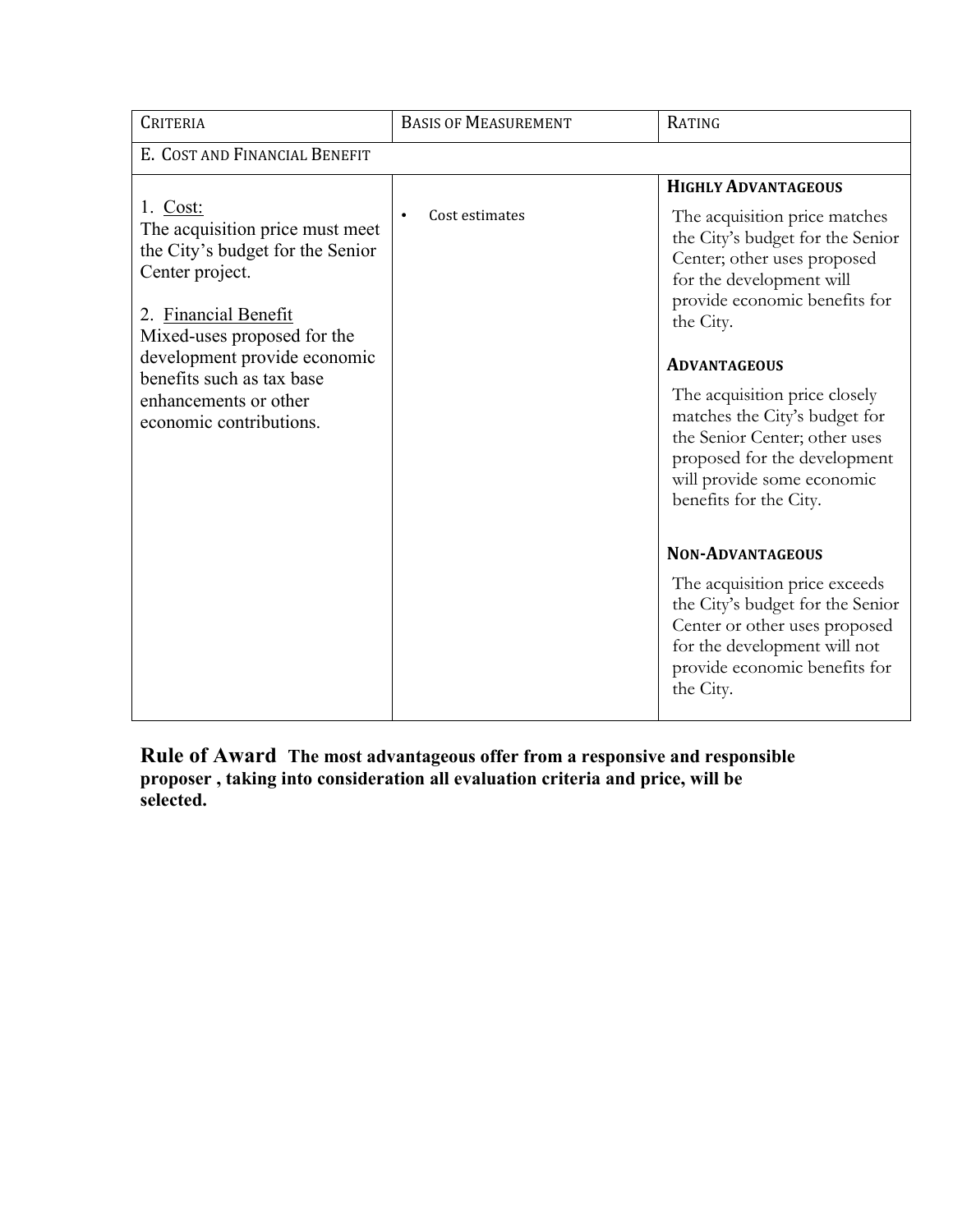### **VI. General Terms**

#### **1. Term "Request for Proposals"**

The Term "Request for Proposals" as used herein refers to the foregoing Request for Proposals, and its schedule; the Instructions to Proposers; the general terms of use set forth herein; Proposal Form, and Acceptance; all as may be modified and supplemented by an addenda that may be issued prior to the time fixed in the Request for Proposals for the opening of proposals. All modifications and supplements shall have been delivered to Proposers when mailed, postage prepaid.

#### **2. Continuing Offers**

Each proposal received shall be deemed to be a continuing offer after the date of proposal opening for the number of calendar days specified in the proposal, unless the proposal is accepted or rejected by the City before the expiration of the specified number of calendar days. If the city desires to accept any proposal after the expiration of the specified number of calendar days, the consent of the Proposer shall be obtained prior to such expiration.

#### **3. Insurance**

Insurance may be required of the Proposer upon acceptance of the proposal.

#### **4. Revocation of Proposal and Default**

In the event of revocation of a proposal after the opening of proposals but prior to acceptance, or in the event of revocation of a proposal after notice of acceptance, or in the event of any default by the successful Proposer in the performance of the contract of use created by such acceptance, together with any payments subsequently made, may be retained at the option of the City, in which event the Proposer shall be relieved from further liability.

#### **5. Contract**

The Request for Proposals, and the proposal when accepted by the City, must be followed up by a signed agreement, and only then shall constitute an agreement for use between the successful Proposer and the City. Such agreement shall not be transferred or assigned by the successful Proposer to another entity without consent of the City, and any assignment transaction without such consent shall be void.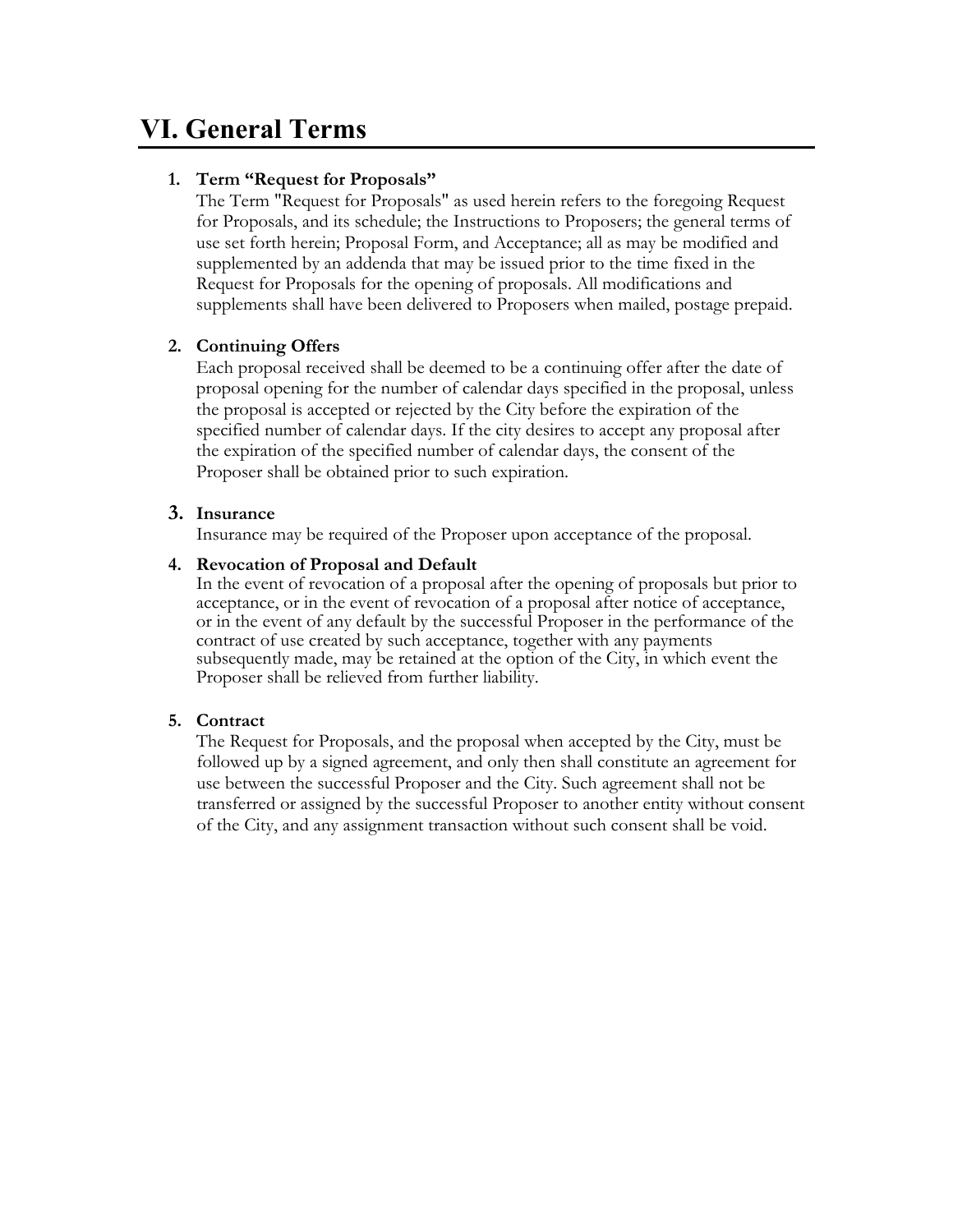#### *Attachment 1- Financial Statement and Credit Release*

Financial statements and credit reports of the Developer/Sponsor will be reviewed to assess the financial condition of the Developer/Sponsor and to determine if adequate working capital and net worth are available to meet equity and loan security requirements. Individual financial statements will be required if the Developer/Sponsor is operating as an individual rather than as a corporate entity.

**I. Developer/Sponsor:** An audited financial statement for the two most recent fiscal years must be submitted as part of this Exhibit. *If the most recent audited financial statement is for a period ending more than one year from the date of the application*, then the entity must also submit an unaudited financial statement dated within 6 months of the application submission date. In addition, the treasurer or other appropriate officer of the entity must submit a signed certification (see below) that states that (1) the unaudited financial statement fairly represents the financial condition of the firm, (2) there have been no material adverse changes in net worth or liquidity since the date of the most recent audited financial statement; (3) no significant encumbrances have occurred since the date of the most recent audited financial statement; and (4) the sale, purchase or transfer of any and all major assets since the date of the most recent audited financial statement has been disclosed.

*If no audited financial statement exists on the entity*, and for entities that have not yet completed their initial fiscal year, the most recent unaudited statement must be submitted together with supporting documentation verifying assets of the entity. In addition, a certification from the treasurer or other appropriate officer must be submitted stating that (1) no audited financial statement exists for the entity; (2) the unaudited financial statement fairly represents the financial condition of the firm, (3) there have been no material adverse changes in net worth or liquidity since the date of the unaudited financial statement; (4) no significant encumbrances have occurred since the date of the most recent financial statement; and (5) sales, purchases or transfers of any major asset since the date of the unaudited financial statement have been disclosed.

The following must be filled out for the Mortgagor/Borrower (if formed) and the Developer/Sponsor (use additional sheets as necessary):

- a) Name of entity:
- b) Nature of entity (circle one): Mortgagor/Borrower/Developer/Sponsor

Audited financial statements are attached for fiscal years ending

c) Check either (i), (ii) or (iii) as applicable:

\_\_\_\_ (i) The most recent audited financial statement is for a period ending less than one year from the date of the application.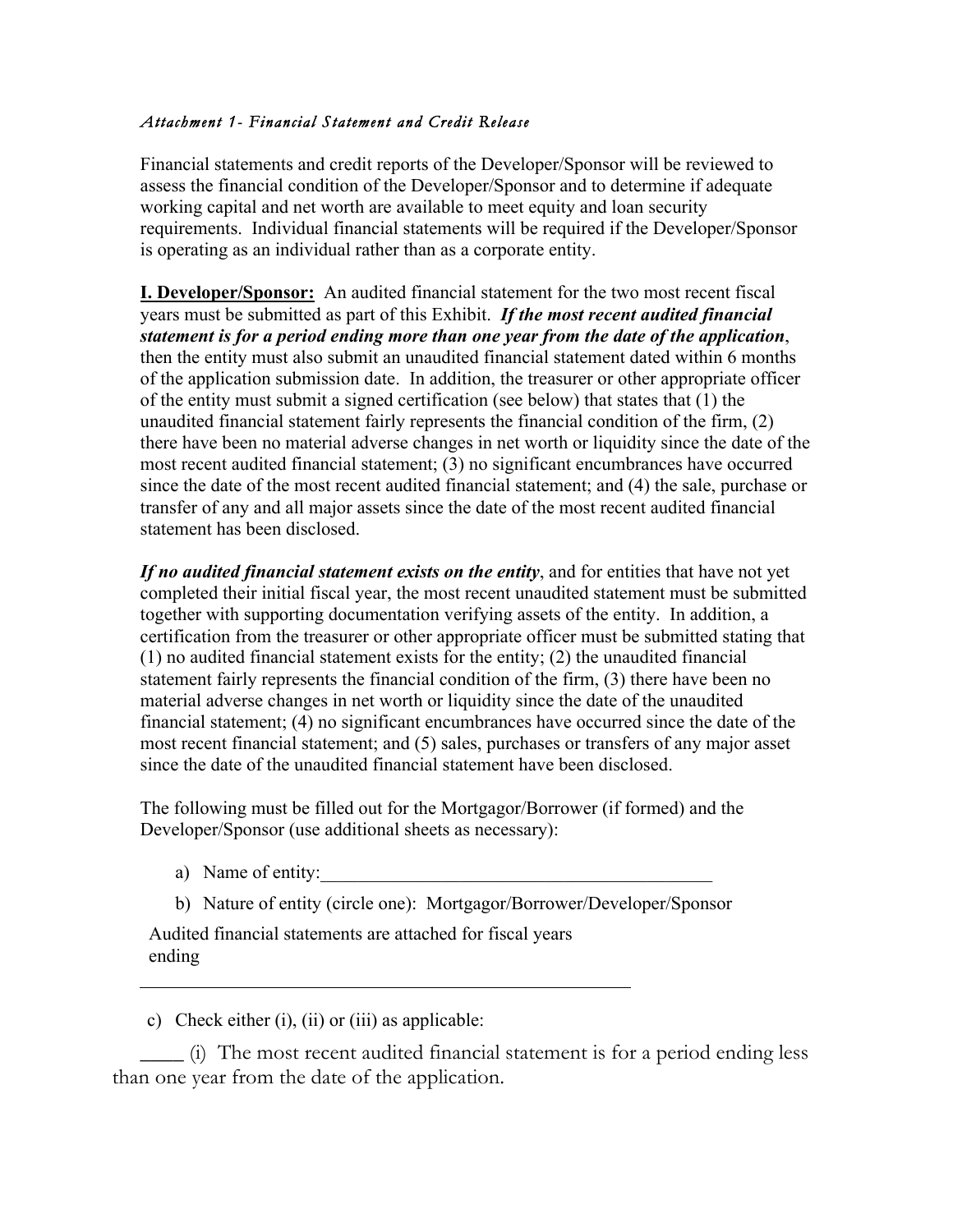\_\_\_\_ (ii) The
most
recent
audited
financial
statement
is
for
a
period
ending
more
than
one year
from
the
date
of
the
application,
and
a
six‐month
unaudited
statement
is
attached, dated \_\_\_\_\_\_\_\_\_\_\_\_\_\_\_\_\_\_\_\_. In addition, the treasurer or other appropriate officer of the applicant
entity
hereby
attests
that,
to
the
best
of
his/her
knowledge,
(1)
the
unaudited financial
statement
fairly
represents
the
financial
condition
of
the
firm,
(2)
there
have
been no
material
adverse
changes
in
net
worth
or
liquidity
since
the
date
of
the
most
recent audited
financial
statement;
(3)
no
significant
encumbrances
have
occurred
since
the
date of the most recent audited financial statement; and (4) the sale, purchase or transfer of any and
all
major
assets
since
the
date
of
the
most
recent
audited
financial
statement
has
been disclosed
as
follows:

Signed:\_\_\_\_\_\_\_\_\_\_\_\_\_\_\_\_\_\_\_, its \_\_\_\_\_\_\_\_\_\_\_\_\_\_\_\_\_\_Date\_\_\_\_\_\_\_\_\_

<u> 1980 - Johann Barbara, martxa amerikan bashkar (</u>

\_\_\_\_
(iii)
No
audited
financial
statement
exists
on
the
entity.

The
most
recent
unaudited In addition, the treasurer or other appropriate officer of the applicant entity hereby attests that, to the best of his/her knowledge, (1) the unaudited financial statement fairly represents the financial condition of the firm, (2) there have been no material adverse changes in net worth or liquidity since the
date
of
the
most
recent
unaudited
financial
statement;
(3)
no
significant
encumbrances have occurred since the date of the most recent unaudited financial statement; and (4) the sale,
purchase
or
transfer
of
any
and
all
major
assets
since
the
date
of
the
most
recent unaudited
financial
statement
has
been
disclosed
as
follows:

Signed:\_\_\_\_\_\_\_\_\_\_\_\_\_\_\_\_\_\_\_, its \_\_\_\_\_\_\_\_\_\_\_\_\_\_\_\_\_\_Date\_\_\_\_\_\_\_\_\_

\_\_\_\_\_\_\_\_\_\_\_\_\_\_\_\_\_\_\_\_\_\_\_\_\_\_\_\_\_\_\_\_\_\_\_\_\_\_\_\_\_\_\_\_\_\_\_\_\_\_\_\_\_\_\_\_\_\_\_\_\_\_\_\_\_\_\_\_\_\_

\_\_\_\_\_\_\_\_\_\_\_\_\_\_\_\_\_\_\_\_\_\_\_\_\_\_\_\_\_\_\_\_\_\_\_\_\_\_\_\_\_\_\_\_\_\_\_\_\_\_\_\_\_\_\_\_\_\_\_\_\_\_\_\_\_\_\_\_\_\_

**II. Developer/Sponsors who are individual persons:** For each Developer/Sponsor who is working as an individual rather than through a corporation, a Personal Financial Statement must be submitted on a conventional individual bank application form. The Credit Reference Authorization Form below must also be submitted.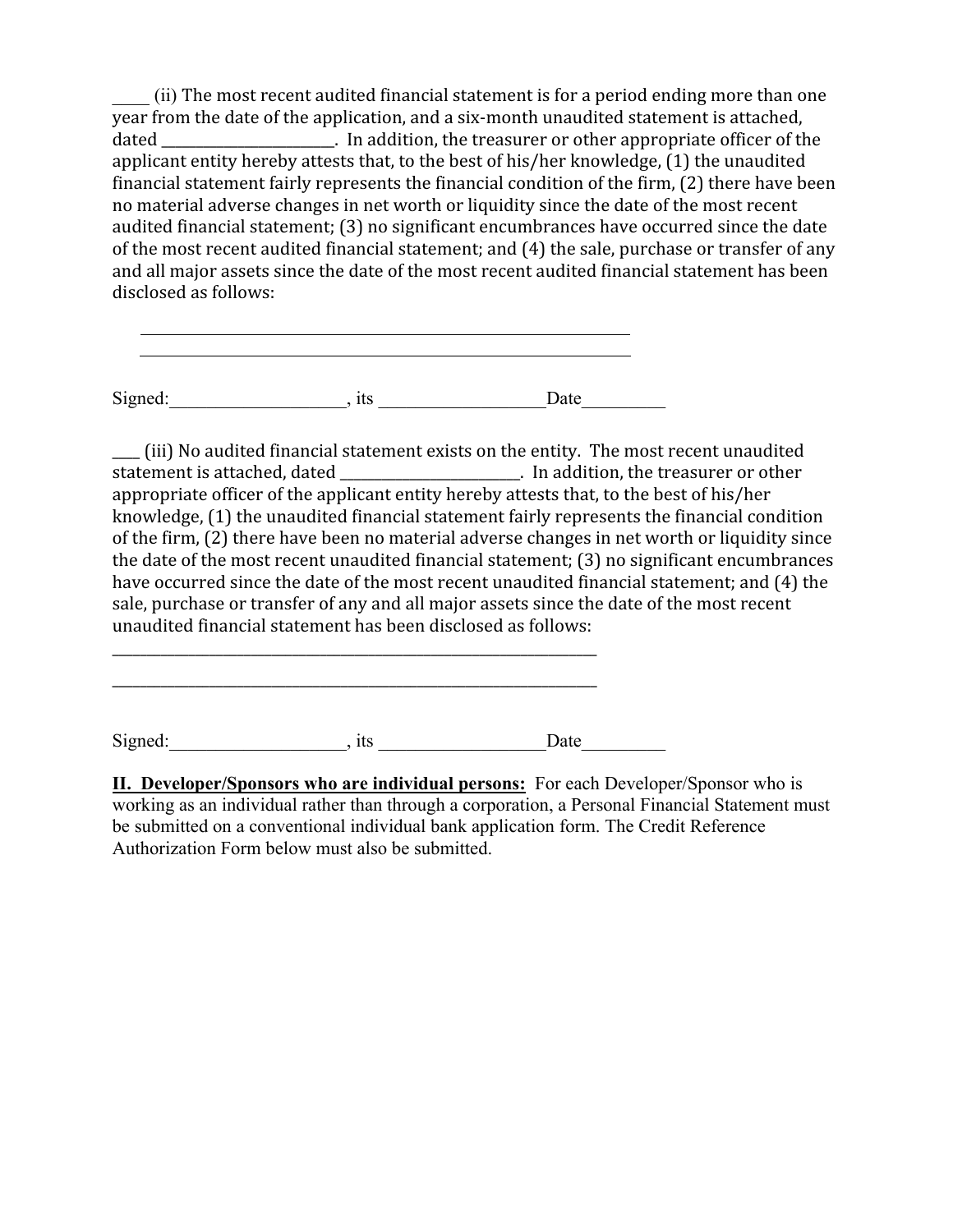#### **Credit Reference Authorization**

Note: This credit reference authorization must be submitted for the Developer/Sponsor that will be seeking financing for the development.

| Name                    |                                                                                                                                                      |
|-------------------------|------------------------------------------------------------------------------------------------------------------------------------------------------|
| Home Address            |                                                                                                                                                      |
| Home Phone              |                                                                                                                                                      |
| Employer                |                                                                                                                                                      |
| Position                |                                                                                                                                                      |
| <b>Business Address</b> |                                                                                                                                                      |
| <b>Business Phone</b>   |                                                                                                                                                      |
| Social Security Number  |                                                                                                                                                      |
| Yes<br>П                | Are you presently in default on any loans? If yes, please attach an explanation.<br>N <sub>0</sub>                                                   |
| an explanation.         | Are there any judgments, liens or attachments against you? If yes, please attach                                                                     |
| Yes<br>п                | - No                                                                                                                                                 |
|                         |                                                                                                                                                      |
| Yes                     | Have you had property foreclosed upon, or given title in lieu thereof, in the<br>past five years? If yes, please attach an explanation.<br>$\Box$ No |
|                         | Have you ever been through bankruptcy or settled any debts for less than the<br>amount owed? If yes, please attach an explanation.                   |

 $\Box$  $Yes \qquad \Box No$ 

Are you a maker, co-maker or guarantor on any financial obligation that is in default or has been demanded? If yes, please attach an explanation.

 $\Box$  $Yes \qquad \Box No$ 

Have you failed to respond to a public filing such as a lien or a judgment? If yes, please attach an explanation.

 $\Box$  $Yes \square No$ 

I hereby attest under the pains and penalties of perjury that the above information is correct. Further, I hereby give my consent for the agency/lender and its assigned Credit Bureau(s), to have any and all information regarding my employment, checking and/or savings accounts, credit obligations, and all other credit matters which they may require in connection with my application for financing through said lenders/agencies. This form *may be* reproduced, and that copy shall be as effective as the original consent that I signed.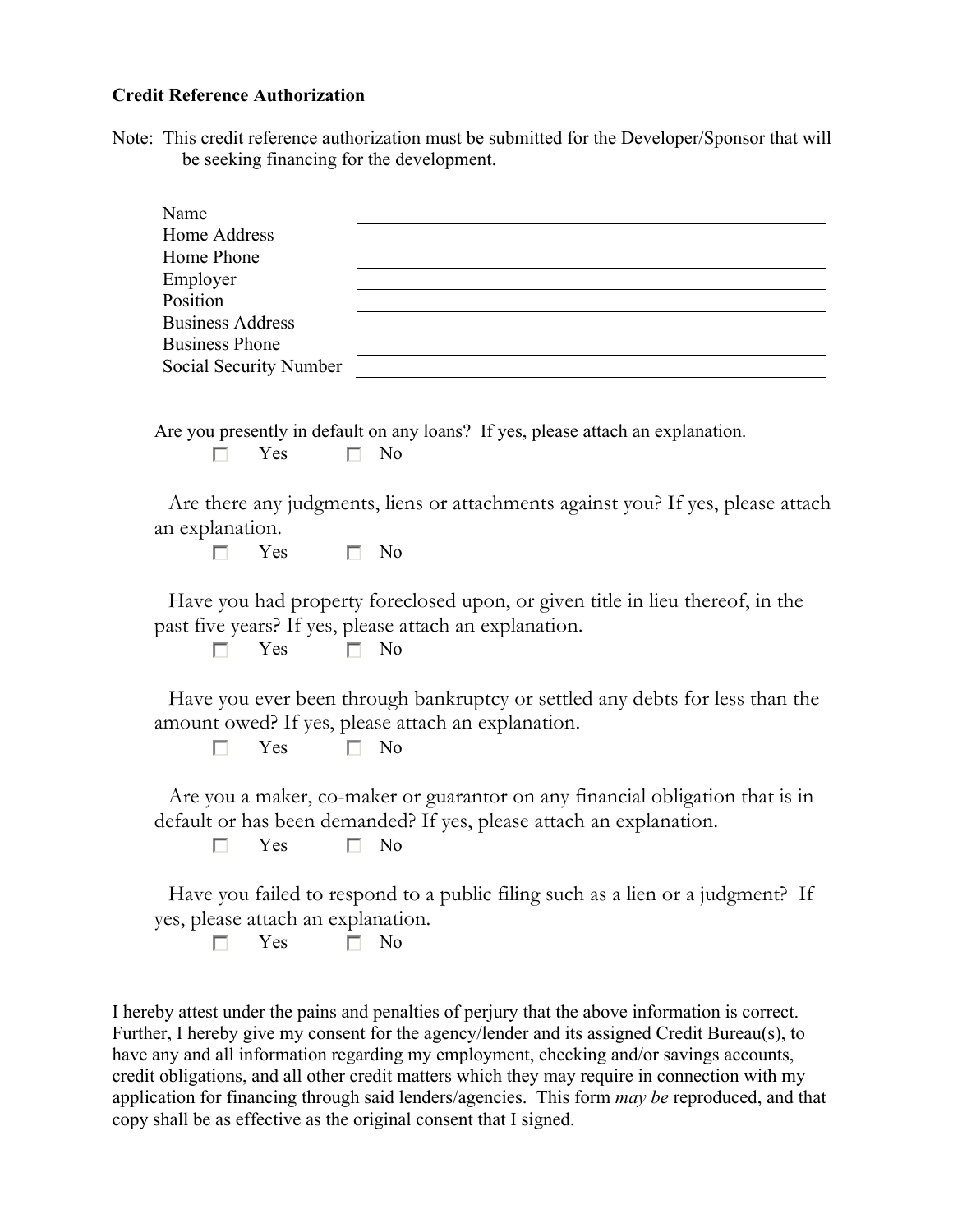I am aware that the assigned Credit Bureau may call me to clarify information obtained in my credit history or application, in order to expedite the process of the application.

| Signature | ate. |  |
|-----------|------|--|
|           |      |  |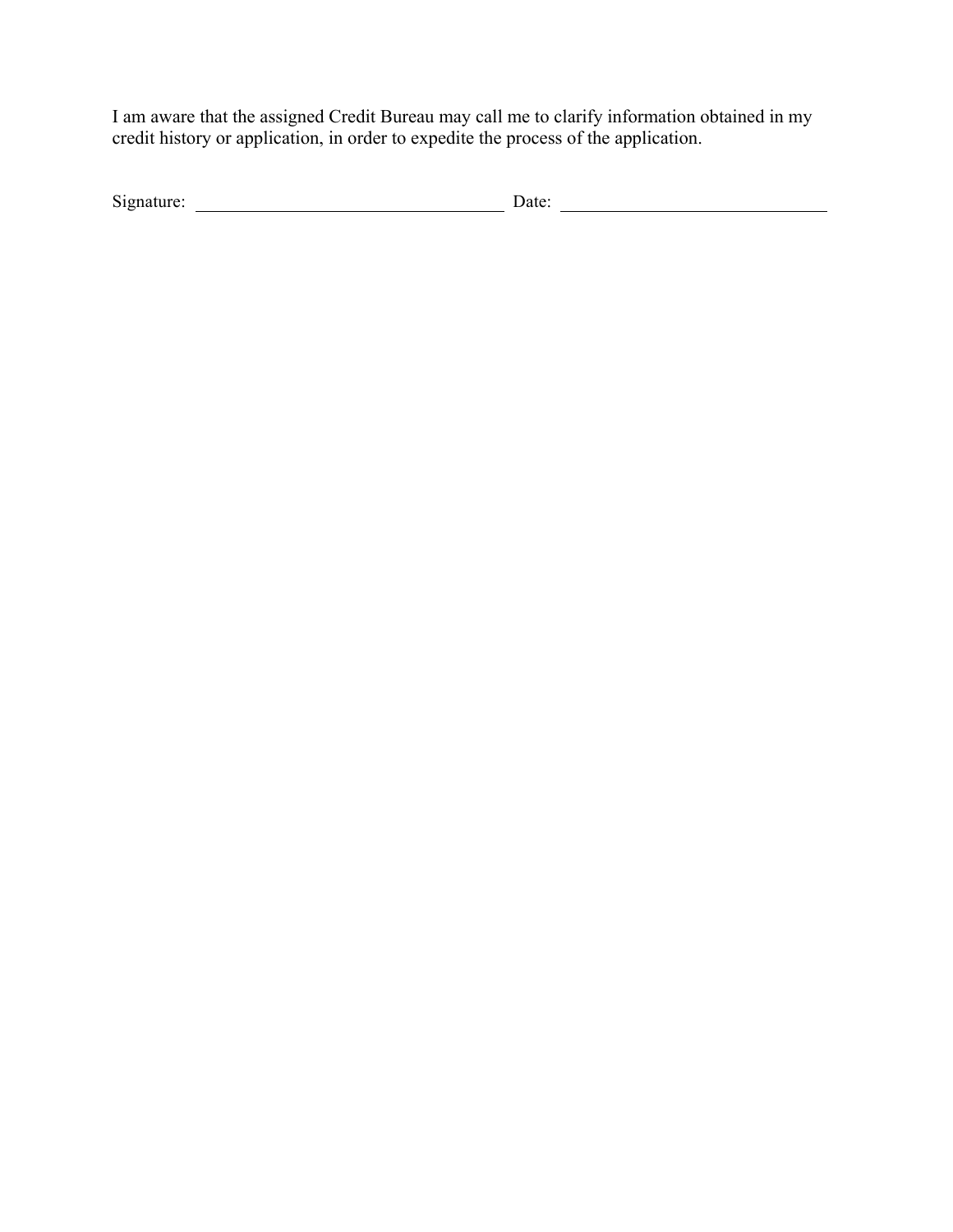#### *Attachment 2- Disclosure Statement Concerning Beneficial Interests*

Required by Section 40J of Chapter 7 of Massachusetts General Law

- 1. Public agency involved in this transaction: City of Salem
- 2. Complete legal description of the property:
- 3. Type of transaction:
- 4. Seller:

Purchaser(s):

- 5. Names and addresses of all persons who have or will have a direct or indirect beneficial interest in the real property described above are listed below in compliance with the provisions of Section 40J of Chapter 7:
- 6. The undersigned also acknowledges and states that none of the above-listed individuals is an official elected to public office in the Commonwealth of Massachusetts, nor is an employee of the State Department of Capital Planning and Operations.

The undersigned swears under pains of perjury that this form is complete and accurate in all respects.

 $\mathcal{L}_\text{max}$  and the contract of the contract of the contract of the contract of the contract of the contract of

Date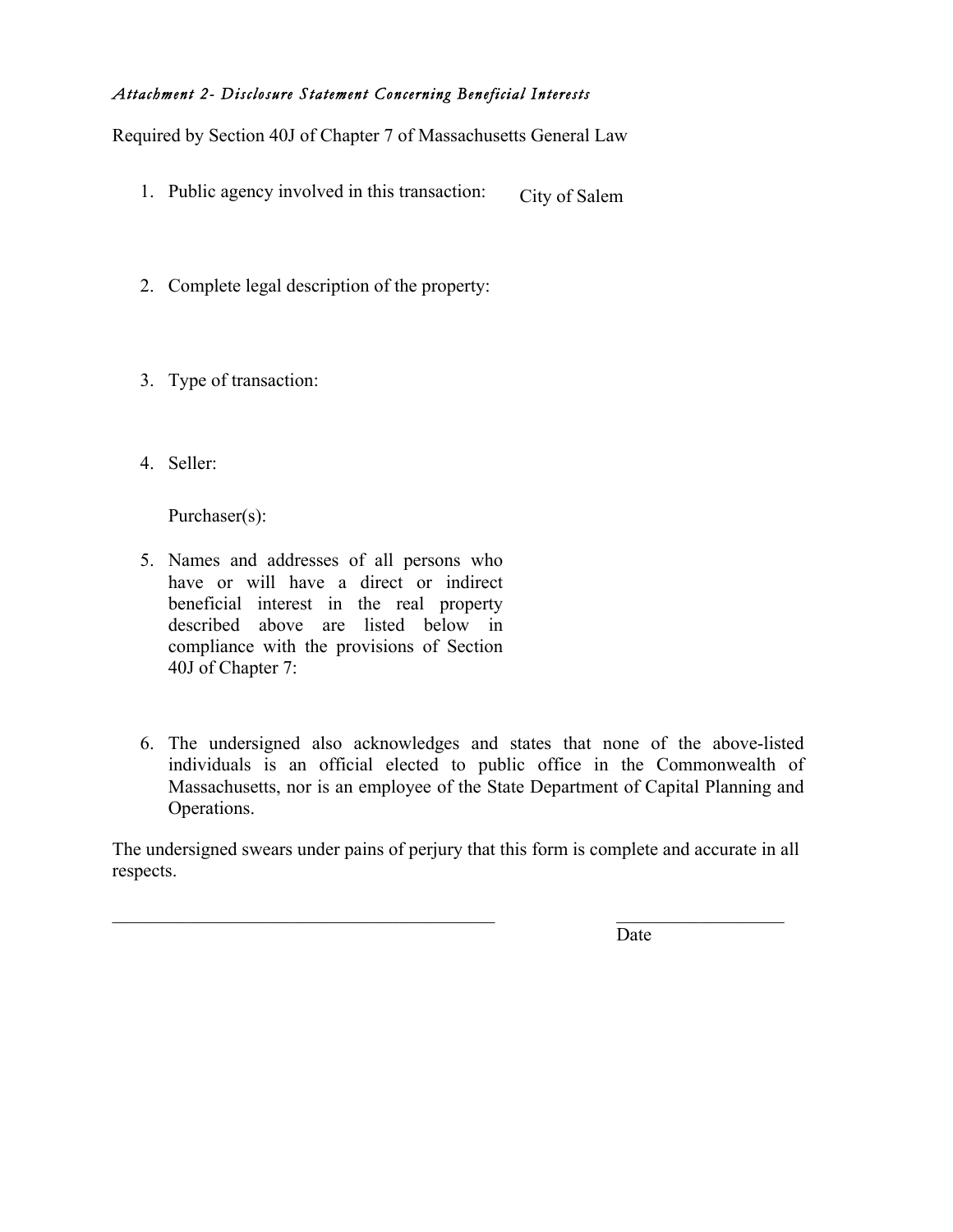#### *Attachment 3- Statement of Tax Compliance*

| Pursuant to Massachusetts General Laws, Chapter 62C, Section 49A, I certify |           |
|-----------------------------------------------------------------------------|-----------|
| under the penalties of perjury that Name of Entity                          | has fully |
| complied with all laws of the Commonwealth of Massachusetts relating to the |           |
| payment of taxes.                                                           |           |
|                                                                             |           |
|                                                                             |           |
|                                                                             |           |
| Date: $\qquad \qquad$                                                       |           |
| Federal Tax ID or Social Security Number:                                   |           |